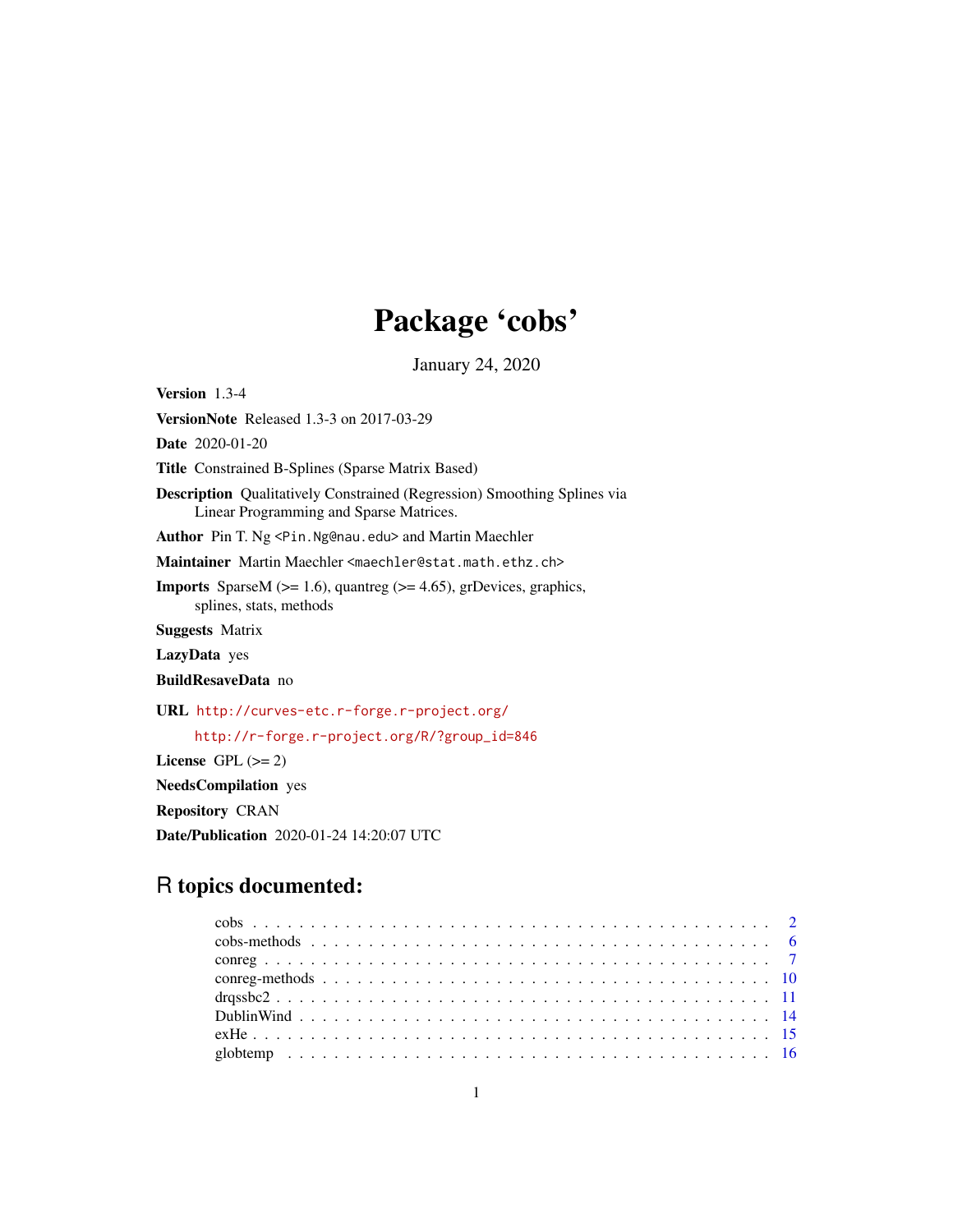<span id="page-1-0"></span> $2<sup>2</sup>$ 

<span id="page-1-1"></span>cobs *COnstrained B-Splines Nonparametric Regression Quantiles*

# **Description**

Computes constrained quantile curves using linear or quadratic splines. The median spline  $(L_1 \text{ loss})$ is a robust (constrained) smoother.

# Usage

```
cobs(x, y, constant = c("none", "increase", "decrease","convex", "concave", "periodic"),
     w = rep(1, n),knots, nknots = if(lambda == 0) 6 else 20,
     method = "quantile", degree = 2, tau = 0.5,
     lambda = 0, ic = c("AIC", "SIC", "BIC", "aic", "sic", "bic"),
     knots.add = FALSE, repeat.delete.add = FALSE, pointwise = NULL,
     keep.data = TRUE, keep.x.ps = TRUE,
     print.warn = TRUE, print.mesg = TRUE, trace = print.mesg,
   lambdaSet = exp(seq(log(lambda.lo), log(lambda.hi), length = lambda.length)),
     lambda.lo = f.lambda*1e-4, lambda.hi = f.lambda*1e3, lambda.length = 25,
     maxiter = 100,
     rq.tol = 1e-8, toler.kn = 1e-6, tol.0res = 1e-6, nk.start = 2)
```

| $\times$   | vector of covariate; missing values are omitted.                                                                                                                                                                                                                                                                                                                                                                                                   |
|------------|----------------------------------------------------------------------------------------------------------------------------------------------------------------------------------------------------------------------------------------------------------------------------------------------------------------------------------------------------------------------------------------------------------------------------------------------------|
| У          | vector of response variable. It must have the same length as x.                                                                                                                                                                                                                                                                                                                                                                                    |
| constraint | character (string) specifying the kind of constraint; must be one of the values<br>in the default list above; may be abbreviated. More flexible constraints can be<br>specified via the pointwise argument (below).                                                                                                                                                                                                                                |
| W          | vector of weights the same length as $x(y)$ assigned to both x and y; default to<br>all weights being one.                                                                                                                                                                                                                                                                                                                                         |
| knots      | vector of locations of the knot mesh; if missing, nknots number of knots will be<br>created using the specified method and automatic knot selection will be carried<br>out for regression B-spline (lambda=0); if not missing and length (knots)==nknots,<br>the provided knot mesh will be used in the fit and no automatic knot selection<br>will be performed; otherwise, automatic knots selection will be performed on<br>the provided knots. |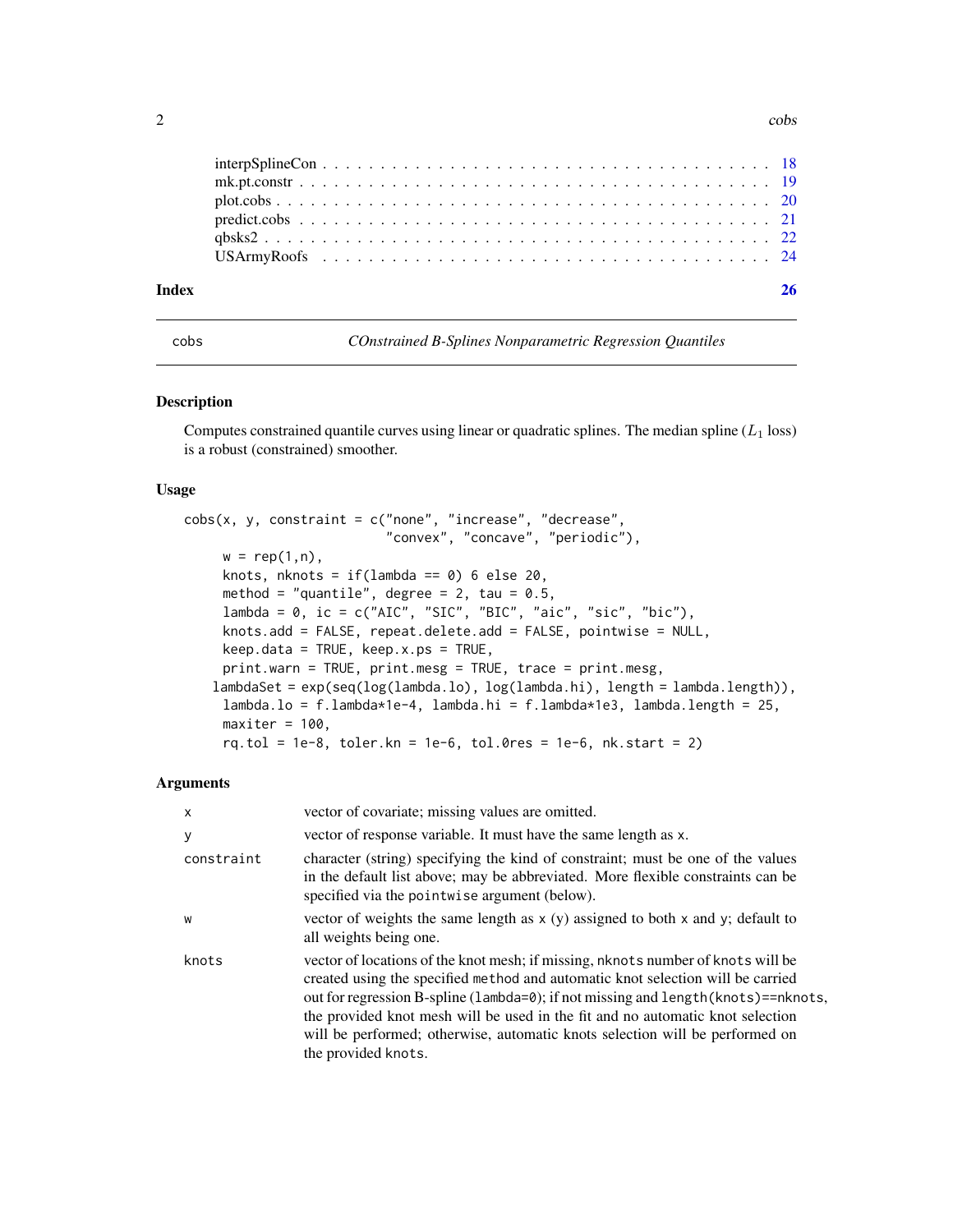<span id="page-2-0"></span>

| nknots            | maximum number of knots; defaults to 6 for regression B-splines, 20 for smooth-<br>ing B-splines.                                                                                                                                                                             |
|-------------------|-------------------------------------------------------------------------------------------------------------------------------------------------------------------------------------------------------------------------------------------------------------------------------|
| method            | character string specifying the method for generating nknots number of knots<br>when knots is not provided; either "quantile" (equally spaced in percentile<br>levels) or "uniform" (equally spaced knots); defaults to "quantile".                                           |
| degree            | degree of the splines; 1 for linear spline (equivalent to $L_1$ -roughness) and 2 for<br>quadratic spline (corresponding to $L_{\infty}$ roughness); defaults to 2.                                                                                                           |
| tau               | desired quantile level; defaults to 0.5 (median).                                                                                                                                                                                                                             |
| lambda            | penalty parameter $\lambda$<br>$\lambda = 0$ : no penalty (regression B-spline);<br>$\lambda > 0$ : smoothing B-spline with the given $\lambda$ ;<br>$\lambda$ < 0: smoothing B-spline with $\lambda$ chosen by a Schwarz-type information crite-<br>rion.                    |
| ic                | string indicating the information criterion used in knot deletion and addition for<br>the regression B-spline method, i.e., when $lambda = 0$ ;<br>"AIC" (Akaike-type, equivalently "aic") or<br>"SIC" (Schwarz-type, equivalently "BIC", "sic" or "bic"). Defaults to "AIC". |
|                   | Note that the default was "SIC" up to cobs version 1.1-6 (dec.2008).                                                                                                                                                                                                          |
| knots.add         | logical indicating if an additional step of stepwise knot addition should be per-<br>formed for regression B-splines.                                                                                                                                                         |
| repeat.delete.add |                                                                                                                                                                                                                                                                               |
|                   | logical indicating if an additional step of stepwise knot deletion should be per-<br>formed for regression B-splines.                                                                                                                                                         |
| pointwise         | an optional three-column matrix with each row specifies one of the following<br>constraints:                                                                                                                                                                                  |
|                   | $(1, xi, yi)$ : fitted value at xi will be $\geq yi$ ;                                                                                                                                                                                                                        |
|                   | $(-1, xi, yi)$ : fitted value at xi will be $\leq yi$ ;                                                                                                                                                                                                                       |
|                   | $(0, xi, yi)$ : fitted value at xi will be = yi;                                                                                                                                                                                                                              |
|                   | (2, xi, yi): derivative of the fitted function at xi will be yi.                                                                                                                                                                                                              |
| keep.data         | logical indicating if the x and y input vectors after removing NAs should be kept<br>in the result.                                                                                                                                                                           |
| keep.x.ps         | logical indicating if the pseudo design matrix $\tilde{X}$ should be returned (as <i>sparse</i><br>matrix). That is needed for interval prediction, predict.cobs(*, interval=).                                                                                               |
| print.warn        | flag for printing of interactive warning messages; true by default; set to FALSE if<br>performing simulation.                                                                                                                                                                 |
| print.mesg        | logical flag or integer for printing of intermediate messages; true by default.<br>Probably needs to be set to FALSE in simulations.                                                                                                                                          |
| trace             | integer $\geq 0$ indicating how much diagnostics the low-level code in drqssbc2<br>should print; defaults to print.mesg.                                                                                                                                                      |
| lambdaSet         | numeric vector of lambda values to use for grid search; in that case, defaults to<br>a geometric sequence (a "grid in log scale") from lambda. lo to lambda. hi of<br>length lambda. length.                                                                                  |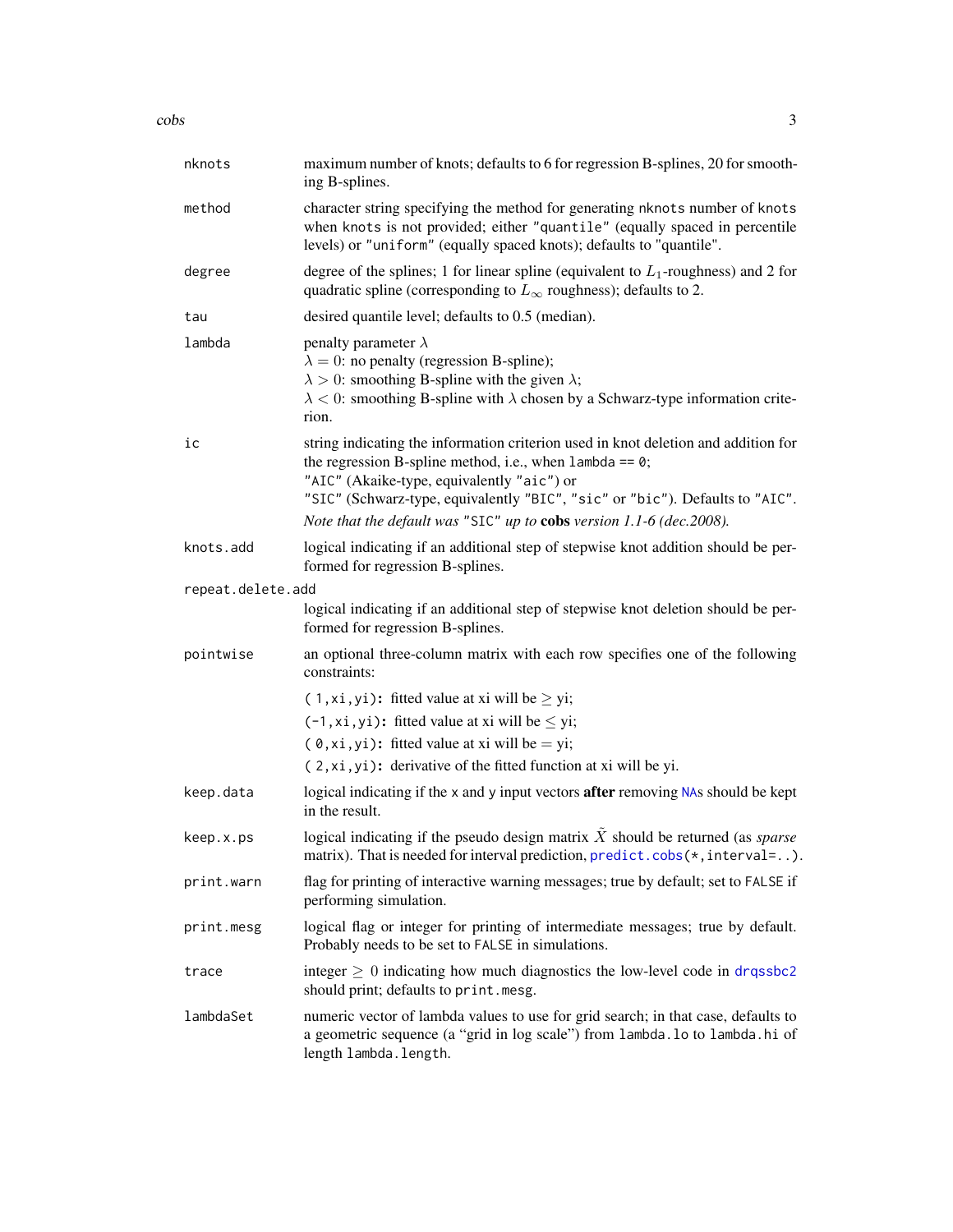#### <span id="page-3-0"></span>lambda.lo, lambda.hi

lower and upper bound of the grid search for lambda (when lambda < 0). The defaults are meant to keep everything scale-equivariant and are hence using the factor  $f = \sigma_x^d$ , i.e., f.lambda <-sd(x)^degree. Note however that currently the underlying algorithms in package quantreg are *not* scale equivariant yet. lambda.length number of grid points in the grid search for optimal lambda. maxiter upper bound of the number of iterations; defaults to 100. rq.tol numeric convergence tolerance for the interior point algorithm called from [rq.fit.sfnc\(](#page-0-0)) or [rq.fit.sfn\(](#page-0-0)). toler.kn numeric tolerance for shifting the boundary knots outside; defaults to  $10^{-6}$ . tol.0res tolerance for testing  $|r_i| = 0$ , passed to [qbsks2](#page-21-1) and [drqssbc2](#page-10-1). nk.start number of starting knots used in automatic knot selection. Defaults to the minimum of 2 knots.

#### Details

cobs() computes the constraint quantile smoothing B-spline with penalty when lambda is not zero. If lambda < 0, an optimal lambda will be chosen using Schwarz type information criterion. If lambda > 0, the supplied lambda will be used.

If lambda  $= 0$ , cobs computes the constraint quantile regression B-spline with no penalty using the provided knots or those selected by Akaike or Schwarz information criterion.

#### Value

an object of class cobs, a list with components

| call        | the $\cosh(.)$ call used for creation.                                                                                                                                                           |
|-------------|--------------------------------------------------------------------------------------------------------------------------------------------------------------------------------------------------|
| tau, degree | same as input                                                                                                                                                                                    |
| constraint  | as input (but no more abbreviated).                                                                                                                                                              |
| pointwise   | as input.                                                                                                                                                                                        |
| coef        | B-spline coefficients.                                                                                                                                                                           |
| knots       | the final set of knots used in the computation.                                                                                                                                                  |
| ifl         | exit code := $1 + i$ err and ierr is the error from rq. fit. sfnc (package quantreg);<br>consequently, $if1 = 1$ means "success"; all other values point to algorithmic<br>problems or failures. |
| icyc        | length 2: number of cycles taken to achieve convergence for final lambda, and<br>total number of cycles for all lambdas.                                                                         |
| k           | the effective dimensionality of the final fit.                                                                                                                                                   |
| k0          | (usually the same)                                                                                                                                                                               |
| x.ps        | the pseudo design matrix $X$ (as returned by qbsks2).                                                                                                                                            |
| resid       | vector of residuals from the fit.                                                                                                                                                                |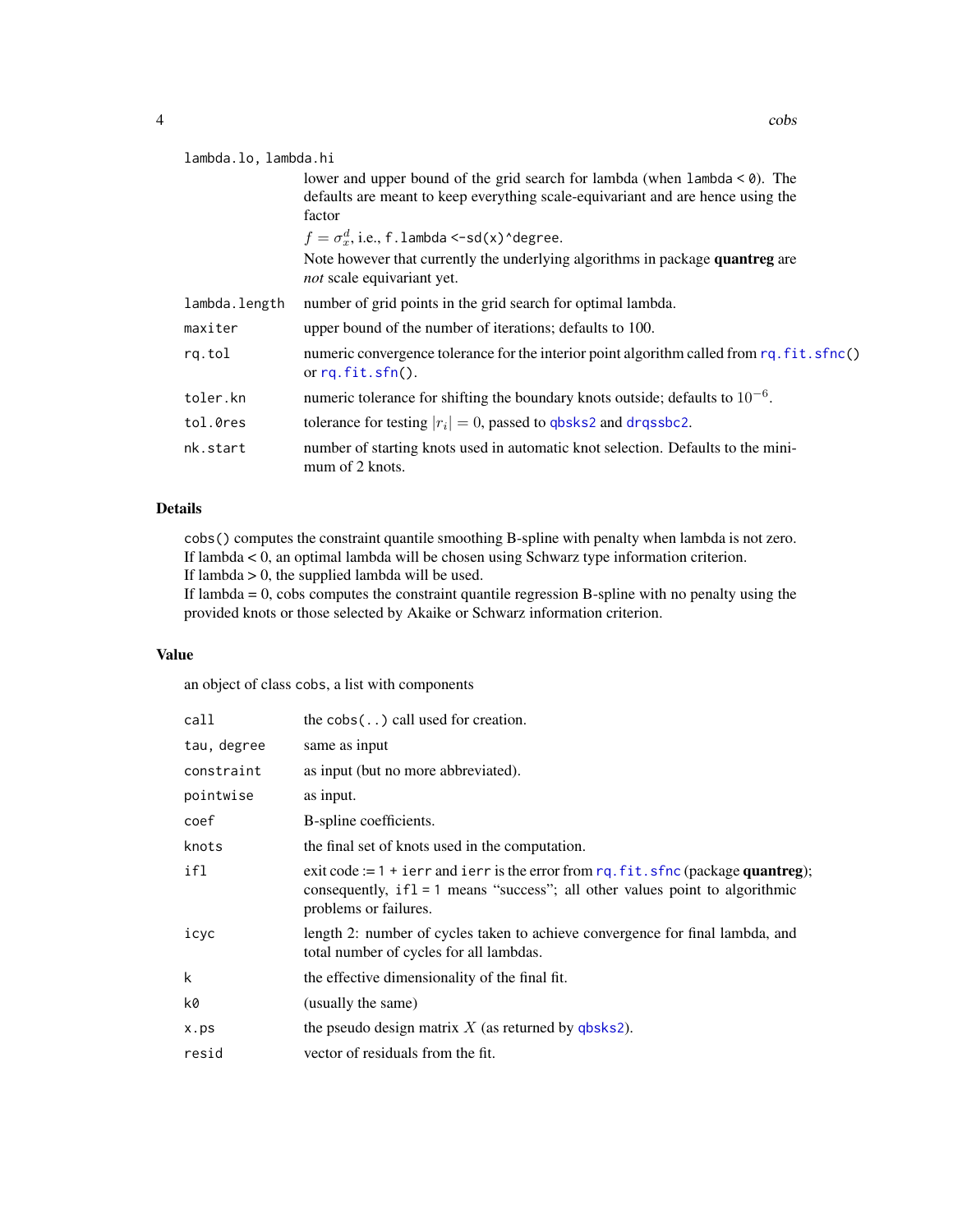<span id="page-4-0"></span>cobs 5

| fitted    | vector of fitted values from the fit.                                                                                                                   |
|-----------|---------------------------------------------------------------------------------------------------------------------------------------------------------|
| SSy       | the sum of squares around centered y (e.g. for computation of $R^2$ .)                                                                                  |
| lambda    | the penalty parameter used in the final fit.                                                                                                            |
| pp.lambda | vector of all lambdas used for lambda search when $l$ ambda $\lt 0$ on input.                                                                           |
| pp.sic    | vector of Schwarz information criteria evaluated at pp. lambda; note that it is<br>not quite sure how good these are for determining an optimal lambda. |

#### References

Ng, P. and Maechler, M. (2007) A Fast and Efficient Implementation of Qualitatively Constrained Quantile Smoothing Splines, *Statistical Modelling* 7(4), 315-328.

Koenker, R. and Ng, P. (2005) Inequality Constrained Quantile Regression, *Sankhya, The Indian Journal of Statistics* 67, 418–440.

He, X. and Ng, P. (1999) COBS: Qualitatively Constrained Smoothing via Linear Programming; *Computational Statistics* 14, 315–337.

Koenker, R. and Ng, P. (1996) A Remark on Bartels and Conn's Linearly Constrained L1 Algorithm, *ACM Transaction on Mathematical Software* 22, 493–495.

Ng, P. (1996) An Algorithm for Quantile Smoothing Splines, *Computational Statistics & Data Analysis* 22, 99–118.

Bartels, R. and Conn A. (1980) Linearly Constrained Discrete L<sup>1</sup> Problems, *ACM Transaction on Mathematical Software* 6, 594–608.

A postscript version of the paper that describes the details of COBS can be downloaded from [http:](http://www.cba.nau.edu/pin-ng/cobs.html) [//www.cba.nau.edu/pin-ng/cobs.html](http://www.cba.nau.edu/pin-ng/cobs.html).

#### See Also

[smooth.spline](#page-0-0) for unconstrained smoothing splines; [bs](#page-0-0) for unconstrained (regression) B-splines.

#### Examples

```
x \le - seq(-1, 3, 150)
y \le - (f.true \le - pnorm(2*x)) + rnorm(150)/10
## specify pointwise constraints (boundary conditions)
con <- rbind(c( 1, min(x), 0), # f(min(x)) >= 0c(-1,max(x),1), # f(max(x)) \le 1c(0, 0, 0.5))# f(0) = 0.5## obtain the median REGRESSION B-spline using automatically selected knots
Rbs \leq cobs(x,y, constraint= "increase", pointwise = con)
Rbs
plot(Rbs, lwd = 2.5)lines(spline(x, f.true), col = "gray40")
lines(predict(cobs(x,y)), col = "blue")mtext('cobs(x,y) # completely unconstrained", 3, col='blue")
```
## compute the median SMOOTHING B-spline using automatically chosen lambda Sbs  $\leq$  cobs(x,y, constraint="increase", pointwise= con, lambda= -1)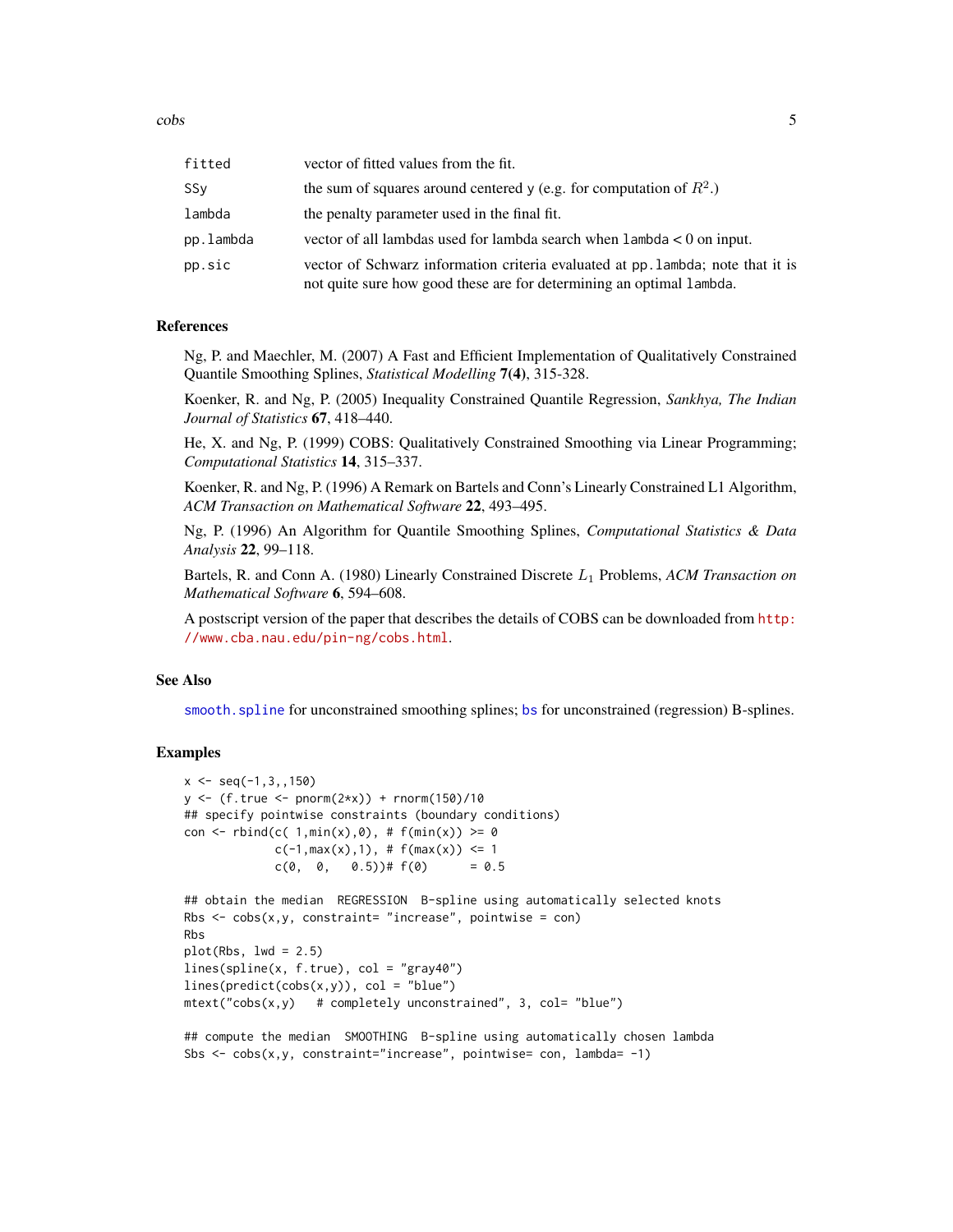```
summary(Sbs)
plot(Sbs) ## by default includes SIC ~ lambda
Sb1 \leq cobs(x,y, constraint="increase", pointwise= con, lambda= -1,
            degree = 1)
summary(Sb1)
plot(Sb1)
plot(Sb1, which = 2) # only the data + smooth
rug(Sb1$knots, col = 4, 1wd = 1.6)# (too many knots)
xx \leq -\text{seq}(\min(x) - .2, \max(x) + .2, \text{ len} = 201)pxx <- predict(Sb1, xx, interval = "both")
lines(pxx, col = 2)mtext(" + pointwise and simultaneous 95% - confidence intervals")
matlines(pxx[,1], pxx[,-(1:2)], col= rep(c("green3","blue"), c(2,2)), lty=2)
```
cobs-methods *Methods for COBS Objects*

# <span id="page-5-1"></span>Description

Print, summary and other methods for [cobs](#page-1-1) objects.

#### Usage

```
## S3 method for class 'cobs'
print(x, digits = getOption("digits"), ...)## S3 method for class 'cobs'
summary(object, digits = getOption("digits"), ...)
## S3 method for class 'cobs'
coef(object, ...)
## S3 method for class 'cobs'
fitted(object, ...)
## S3 method for class 'cobs'
knots(Fn, ...)
## S3 method for class 'cobs'
residuals(object, ...)
```
# **Arguments**

| x.object.Fn             | object of class cobs.                         |
|-------------------------|-----------------------------------------------|
| digits                  | number of digits to use for printing.         |
| $\cdot$ $\cdot$ $\cdot$ | further arguments passed from and to methods. |

# Details

These are methods for fitted COBS objects, as computed by [cobs](#page-1-1).

<span id="page-5-0"></span>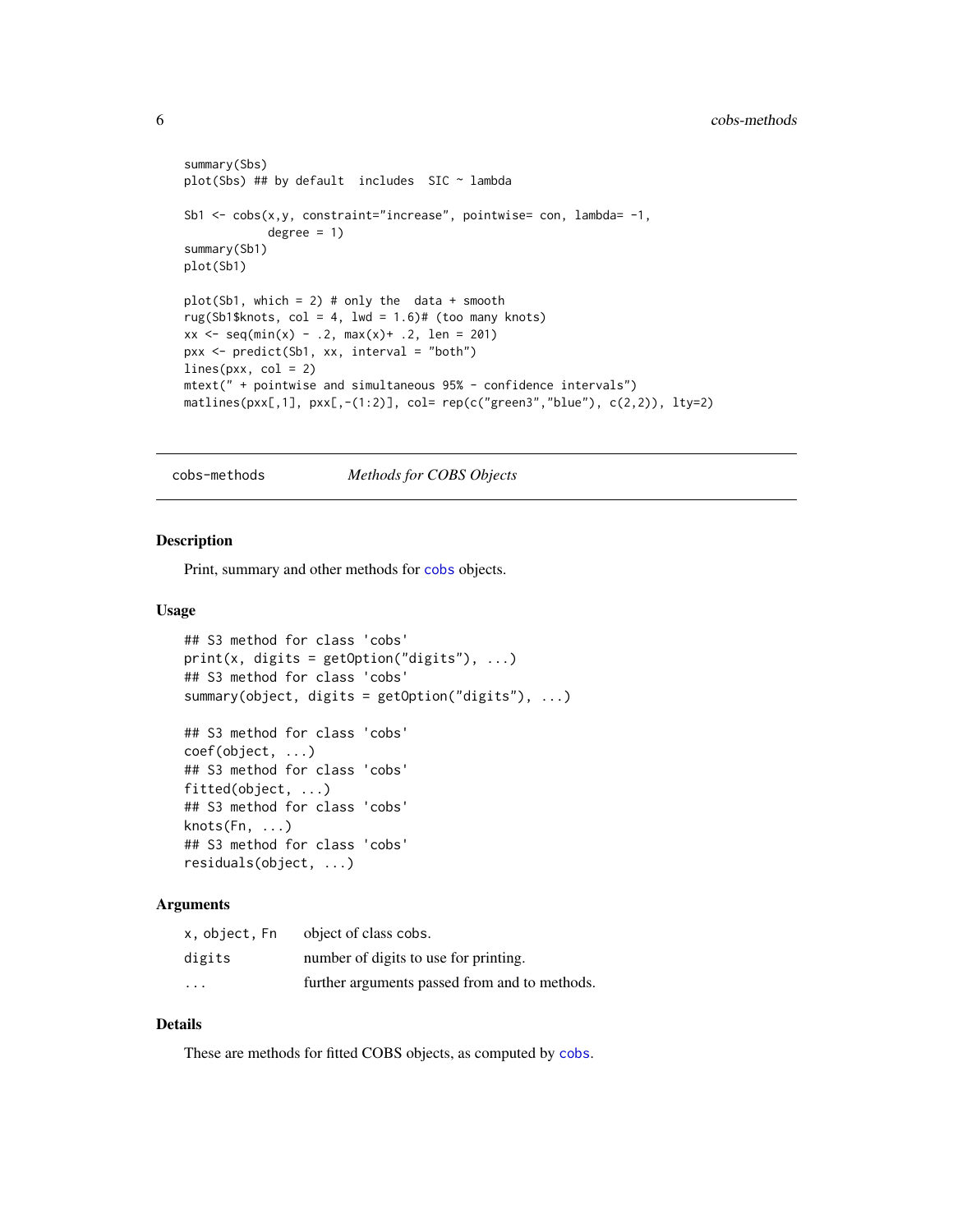#### <span id="page-6-0"></span>conreg to the control of the control of the control of the control of the control of the control of the control of the control of the control of the control of the control of the control of the control of the control of th

#### Value

print.cobs() returns its argument invisibly. The coef(), fitted(), knots(), and residuals() methods return a numeric vector.

#### Author(s)

Martin Maechler

# See Also

[predict.cobs](#page-20-1) for the [predict](#page-0-0) method, [plot.cobs](#page-19-1) for the [plot](#page-0-0) method, and [cobs](#page-1-1) for examples.

#### Examples

```
example(cobs)
Sbs # uses print.*
summary(Sbs)
coef(Sbs)
```
knots(Sbs)

#### <span id="page-6-1"></span>conreg *Convex / Concave Regression*

#### Description

Compute a univariate concave or convex regression, i.e., for given vectors,  $x, y, w$  in  $R<sup>n</sup>$ , where x has to be strictly sorted  $(x_1 < x_2 < \ldots < x_n)$ , compute an *n*-vector *m* minimizing the weighted sum of squares  $\sum_{i=1}^{n} w_i (y_i - m_i)^2$  under the constraints

$$
(m_i - m_{i-1})/(x_i - x_{i-1}) \ge (m_{i+1} - m_i)/(x_{i+1} - x_i),
$$

for  $1 \le i \le n$  and  $m_0 := m_{n+1} := -\infty$ , for concavity. For convexity (convex=TRUE), replace  $\ge$ by  $\leq$  and  $-\infty$  by  $+\infty$ .

# Usage

```
conreg(x, y = NULL, w = NULL, convex = FALSE,method = c("Duembgen06_R", "SR"),
       tol = c(1e-10, 1e-7), maxit = c(500, 20),adjTol = TRUE, verbose = FALSE)
```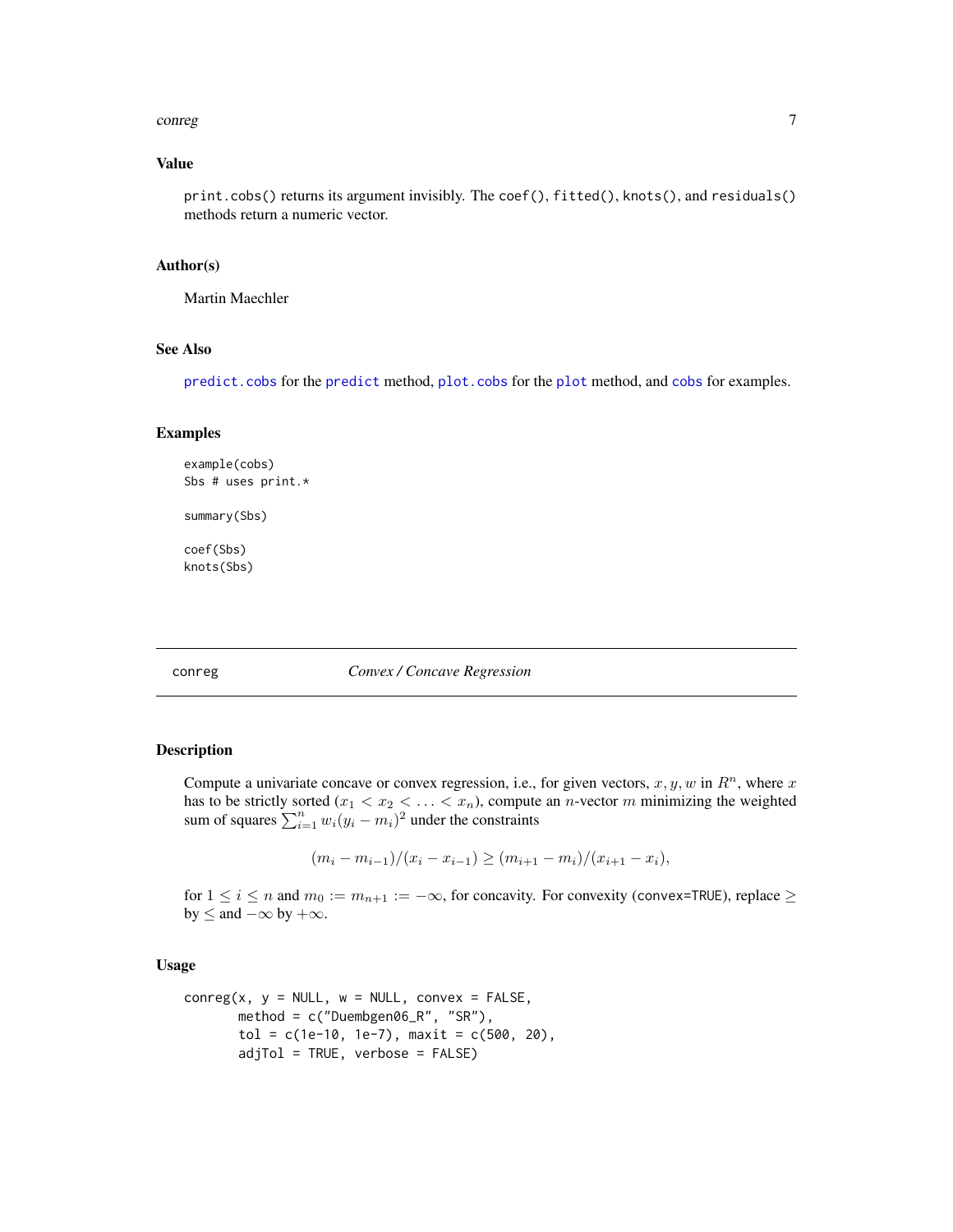# <span id="page-7-0"></span>Arguments

| x, y    | numeric vectors giving the values of the predictor and response variable. Alter-<br>natively a single "plotting" structure (two-column matrix / y-values only / list,<br>etc) can be specified: see xy. coords.                                                                                                      |
|---------|----------------------------------------------------------------------------------------------------------------------------------------------------------------------------------------------------------------------------------------------------------------------------------------------------------------------|
| W       | for method "Duembgen06_R" only: optional vector of weights of the same length<br>as $x$ ; defaults to all 1.                                                                                                                                                                                                         |
| convex  | logical indicating if convex or concave regression is desired.                                                                                                                                                                                                                                                       |
| method  | a character string indicating the method used,                                                                                                                                                                                                                                                                       |
|         | "Duembgen06_R" is an active set method written by Lutz Duembgen (Uni-<br>versity of Berne, CH) in Matlab in 2006 and translated to R by Martin<br>Maechler.<br>"SR" is an R interface to the C code of a Support Reduction algorithm written<br>by Piet Groeneboom (TU Delft, NL) and donated to the cobs package in |
|         | July 2012.                                                                                                                                                                                                                                                                                                           |
| tol     | convergence tolerance(s); do not make this too small!                                                                                                                                                                                                                                                                |
| maxit   | maximal number of (outer and inner) iterations of knot selection.                                                                                                                                                                                                                                                    |
| adjTol  | (for "Duembgen06_R" only:) logical indicating if the convergence test tolerance<br>is to be adjusted (increased) in some cases.                                                                                                                                                                                      |
| verbose | logical or integer indicating if (and how much) knot placement and fitting itera-<br>tions should be "reported".                                                                                                                                                                                                     |

# Details

Both algorithms need some numerical tolerances because of rounding errors in computation of finite difference ratios. The active-set "Duembgen06\_R" method notably has two different such tolerances which were both  $1e-7= 10^7$  up to March 2016.

The two default tolerances (and the exact convergence checks) may change in the future, possibly to become more adaptive.

#### Value

an object of class conreg which is basically a list with components

| X      | sorted (and possibly aggregated) abscissa values x.                                                                                                                                                                    |
|--------|------------------------------------------------------------------------------------------------------------------------------------------------------------------------------------------------------------------------|
| y      | corresponding y values.                                                                                                                                                                                                |
| W      | corresponding weights, only for "Duembgen06_R".                                                                                                                                                                        |
| уf     | corresponding fitted values.                                                                                                                                                                                           |
| convex | logical indicating if a convex or a concave fit has been computed.                                                                                                                                                     |
| iKnots | integer vector giving indices of the <i>knots</i> , i.e. locations where the fitted curve has<br>kinks. Formally, these are exactly those indices where the constraint is fulfilled<br>strictly, i.e., those $i$ where |

$$
(m_i - m_{i-1})/(x_i - x_{i-1}) > (m_{i+1} - m_i)/(x_{i+1} - x_i).
$$

[call](#page-0-0) the call to conreg() used.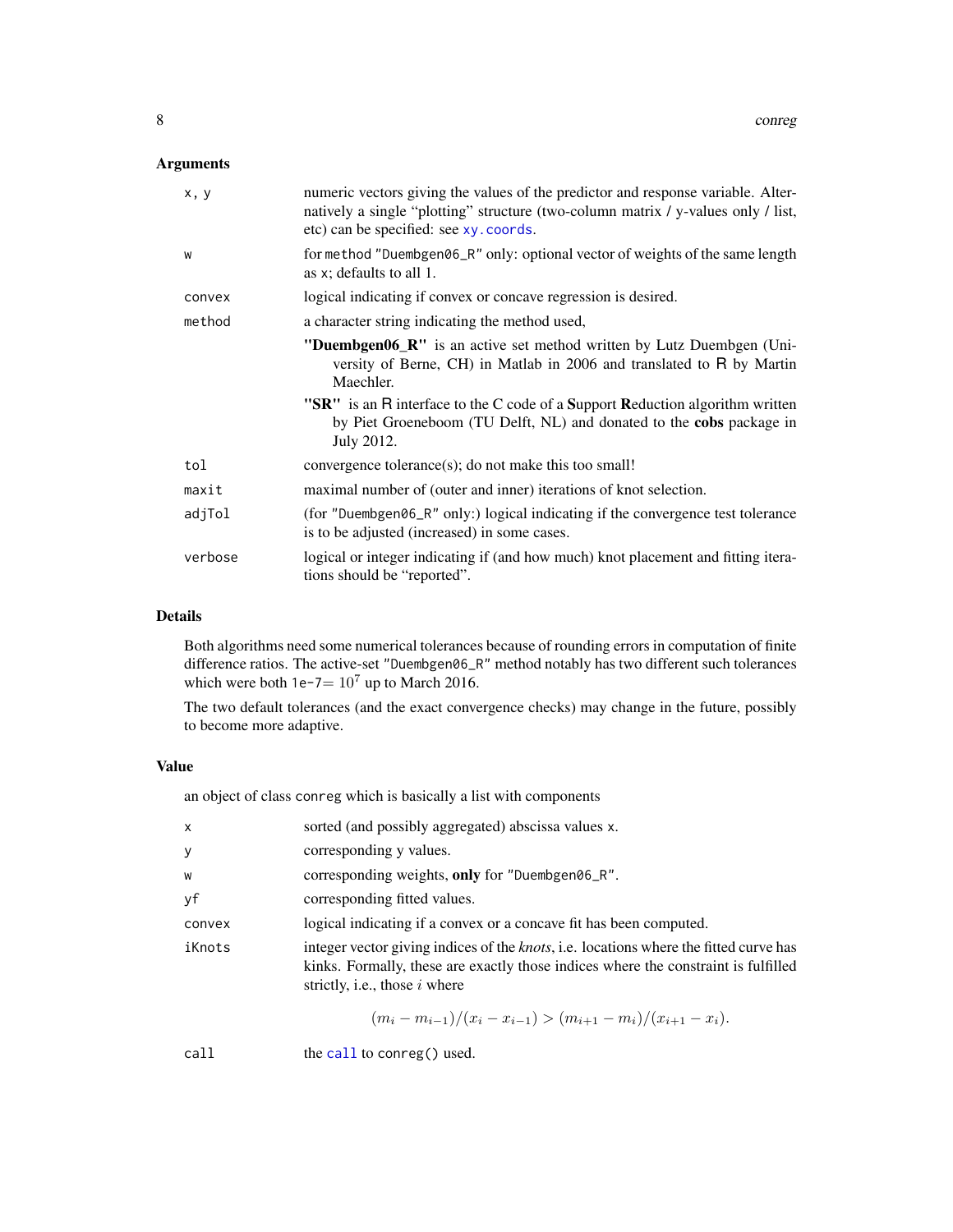#### <span id="page-8-0"></span>conreg to the control of the control of the control of the control of the control of the control of the control of the control of the control of the control of the control of the control of the control of the control of th

iter integer (vector of length one or two) with the number of iterations used (in the outer and inner loop for "Duembgen06\_R").

Note that there are several methods defined for conreg objects, see [predict.conreg](#page-9-1) or [methods\(](#page-0-0)class  $=$  "conreg").

Notably print and plot; also [predict](#page-0-0), [residuals](#page-0-0), [fitted](#page-0-0), [knots](#page-0-0).

Also, [interpSplineCon\(](#page-17-1)) to construct a more smooth (*cubic*) spline, and [isIsplineCon\(](#page-17-2)) which checks if the int is strictly concave or convex the same as the conreg() result from which it was constructed.

#### Author(s)

Lutz Duembgen programmed the original Matlab code in July 2006; Martin Maechler ported it to R, tested, catch infinite loops, added more options, improved tolerance, etc; from April 27, 2007.

#### See Also

[isoreg](#page-0-0) for isotone (monotone) regression; CRAN packages **ftnonpar, cobs, logcondens.** 

#### Examples

 $(r.3 \leq \text{conreg}(1:3, c(4:5,1)))$ 

```
## Generated data :
N < - 100f \le function(X) 4 \times X \times (1 - X)xx \leq -\text{seq}(0,1, \text{ length=501})# for plotting true f()
set.seed(1)# -> conreg does not give convex cubic
x \leftarrow sort(runif(N))y \le f(x) + 0.2 * \text{norm}(N)plot(x,y, cex = 0.6)lines(xx, f(xx), col = "blue", lty=2)rc \leftarrow \text{conreg}(x, y)lines(rc, col = 2, force.ispl = TRUE)# 'force.iSpl': force the drawing of the cubic spline through the kinks
title("Concave Regression in R")
y2 \leq -y## Trivial cases work too:
(r.1 \leq conreg(1,7))(r.2 <- conreg(1:2,7:6))
```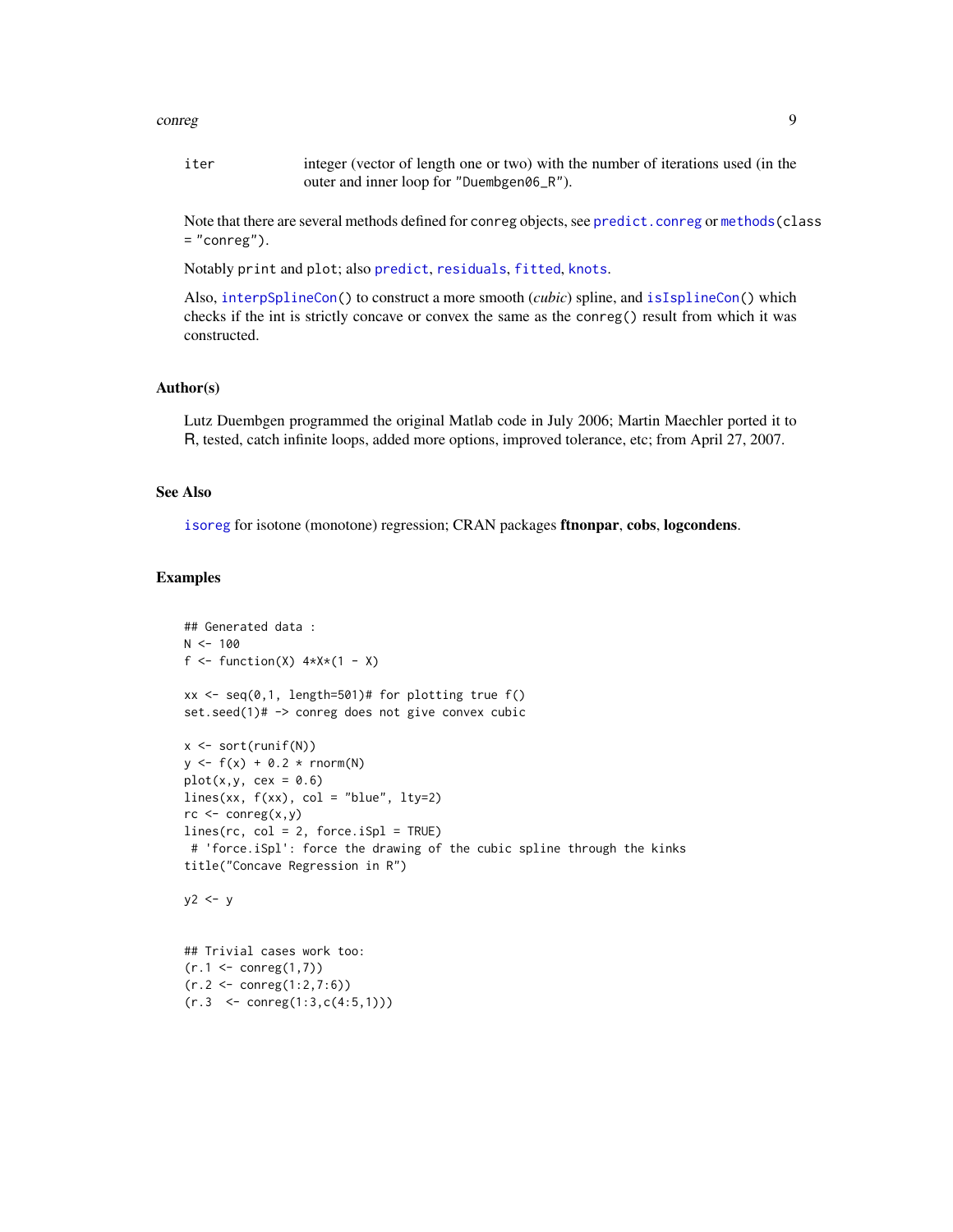<span id="page-9-0"></span>

# <span id="page-9-1"></span>Description

Methods for [conreg](#page-6-1) objects

# Usage

```
## S3 method for class 'conreg'
fitted(object, ...)
## S3 method for class 'conreg'
residuals(object, ...)
## S3 method for class 'conreg'
knots(Fn, ...)
## S3 method for class 'conreg'
lines(x, type = "1", col = 2, lwd = 1.5, show.knots = TRUE,
      add.iSpline = TRUE, force.iSpl = FALSE, ...)
## S3 method for class 'conreg'
plot(x, type = "l", col = 2, lwd = 1.5, show.knots = TRUE,add.iSpline = TRUE, force.iSpl = FALSE,
    xlab = "x", ylab = expression(s[c](x)),sub = "simple concave regression", col.sub = col, ...)
## S3 method for class 'conreg'
predict(object, x, deriv = 0, ...)## S3 method for class 'conreg'
```
print(x, digits = max(3, getOption("digits") - 3), ...)

| object, Fn, x | an R object of class conreg, i.e., typically the result of $\text{conreg}(\,.\,).$ For<br>$predict(), x is a numeric vector of abscissa values at which to evaluate the$<br>concave/convex spline function. |
|---------------|-------------------------------------------------------------------------------------------------------------------------------------------------------------------------------------------------------------|
|               | type, col, lwd, xlab, ylab, sub, col.sub                                                                                                                                                                    |
|               | plotting arguments as in plot. default.                                                                                                                                                                     |
| show.knots    | logical indicating the spline knots should be marked additionally.                                                                                                                                          |
| add.iSpline   | logical indicating if an <i>interpolation</i> spline should be considered for plotting.<br>This is only used when it is itself concave/convex, <b>unless</b> force is pl is TRUE.                           |
| force.iSpl    | logical indicating if an interpolating spline is drawn even when it is not con-<br>vex/concave.                                                                                                             |
| deriv         | for predict, integer specifying the derivate to be computed; currently must be<br>0 or 1.                                                                                                                   |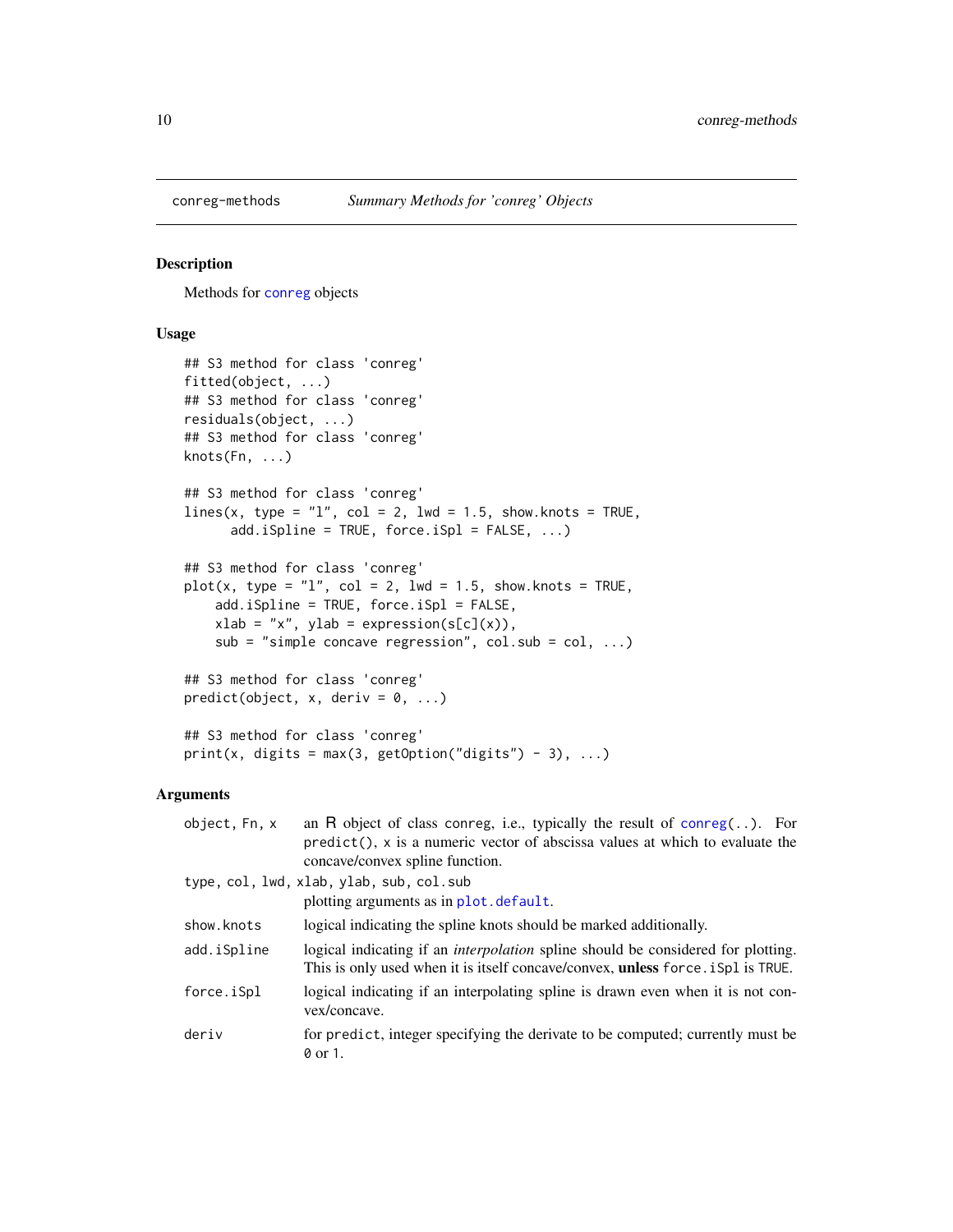#### <span id="page-10-0"></span>drqssbc2 11

| digits                  | number of significant digits for printing.        |
|-------------------------|---------------------------------------------------|
| $\cdot$ $\cdot$ $\cdot$ | further arguments, potentially passed to methods. |

# Author(s)

Martin Maechler

#### See Also

[conreg](#page-6-1), ....

# Examples

```
example(conreg, echo = FALSE)
class(rc) # "conreg"
rc # calls the print method
knots(rc)
plot(rc)
## and now _force_ the not-quite-concave cubic spline :
plot(rc, force.iSpl=TRUE)
xx <- seq(-0.1, 1.1, length=201) # slightly extrapolate
## Get function s(x) and first derivative s'(x) :
yx <- predict(rc, xx)
y1 <- predict(rc, xx, deriv = 1)
op \leq par(las=1)
plot(xx, yx, type = "l",main="plot(xx, predict( conreg(.), xx))")
par(new=TRUE) # draw the first derivative "on top"
plot(xx, y1, type = "l", col = "blue",axes = FALSE, ann = FALSE)
abline(h = 0, 1ty="1A", col="blue")axis(4, col="blue", col.axis="blue", col.ticks="blue")
mtext("first derivative s'(.)", col="blue")
par(op)
```
<span id="page-10-1"></span>drqssbc2 *Regression Quantile Smoothing Spline with Constraints*

# Description

Estimate the B-spline coefficients for a regression quantile *smoothing* spline with optional constraints, using Ng(1996)'s algorithm.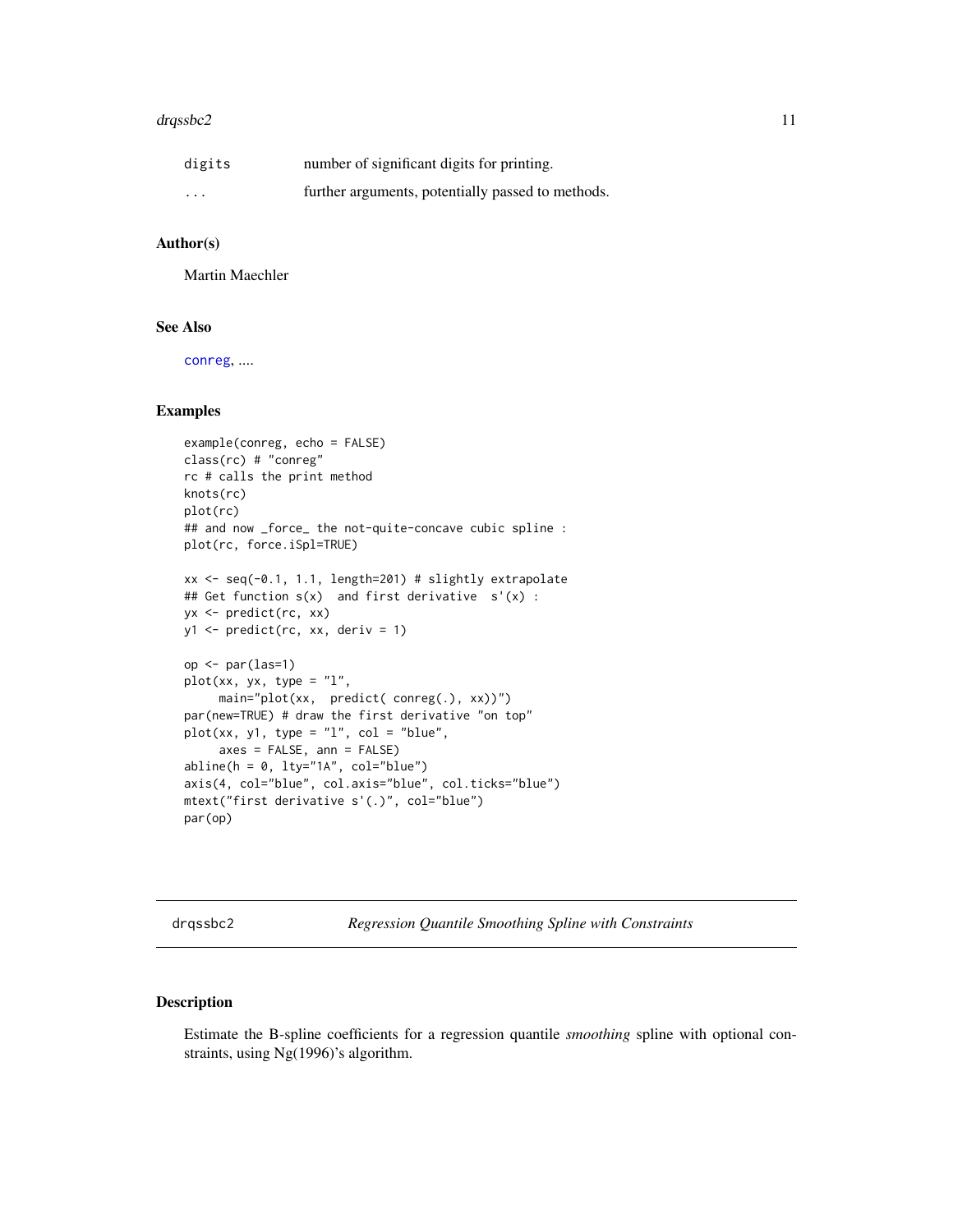# <span id="page-11-0"></span>Usage

```
drqssbc2(x, y, w = rep.int(1,n), pw, knots, degree, Tlambda,
        constraint, ptConstr, maxiter = 100, trace = 0,
        nrq = length(x), nl1, neqc, niqc, nvar,
        tau = 0.5, select.lambda, give.pseudo.x = FALSE,
        rq.tol = 1e-8 * sc.y, tol.0res = 1e-6,print.warn = TRUE, rq.print.warn = FALSE)
```

| х             | numeric vector, sorted increasingly, the abscissa values                                                                                                                                                              |
|---------------|-----------------------------------------------------------------------------------------------------------------------------------------------------------------------------------------------------------------------|
| у             | numeric, same length as x, the observations.                                                                                                                                                                          |
| W             | numeric vector of weights, same length as x, as in cobs.                                                                                                                                                              |
| pw            | penalty weights vector passed to 11. design2 or loo. design2. FIXME: This<br>is currently unused.                                                                                                                     |
| knots         | numeric vector of knots for the splines.                                                                                                                                                                              |
| degree        | integer, must be 1 or 2.                                                                                                                                                                                              |
| Tlambda       | vector of smoothing parameter values $\lambda$ ; if it is longer than one, an "optimal"<br>value will be selected from these.                                                                                         |
| constraint    | see cobs (but cannot be abbreviated here).                                                                                                                                                                            |
| ptConstr      | list of pointwise constraints; notably equal, smaller, greater and gradient<br>are 3-column matrices specifying the respective constraints. May have 0 rows if<br>there are no constraints of the corresponding kind. |
| maxiter       | maximal number of iterations; defaults to 100.                                                                                                                                                                        |
| trace         | integer or logical indicating the tracing level of the <i>underlying</i> algorithms; not<br>much implemented (due to lack of trace in quantreg )                                                                      |
| nrq           | integer, $= n$ , the number of observations.                                                                                                                                                                          |
| nl1           | integer, number of observations in the 11 norm that correspond to roughness<br>measure (may be zero).                                                                                                                 |
| negc          | integer giving the number of equations.                                                                                                                                                                               |
| niqc          | integer giving the number of inequality constraints; of the same length as constraint.                                                                                                                                |
| nvar          | integer giving the number of equations <i>and</i> constraints.                                                                                                                                                        |
| tau           | desired quantile level; defaults to 0.5 (median).                                                                                                                                                                     |
| select.lambda | logical indicating if an optimal lambda should be selected from the vector of<br>Tlambda.                                                                                                                             |
| give.pseudo.x | logical indicating if the pseudo design matrix $\tilde{X}$ should be returned (as <i>sparse</i><br>matrix).                                                                                                           |
| rq.tol        | numeric convergence tolerance for the interior point algorithm called from rq. fit.sfnc()<br>or $rq. fit. sfn()$ . Note that (for scale invariance) this has to be in units of y,<br>which the default makes use of.  |
| tol.0res      | tolerance used to check for zero residuals, i.e., $ r_i  < tol * mean( r_i )$ .                                                                                                                                       |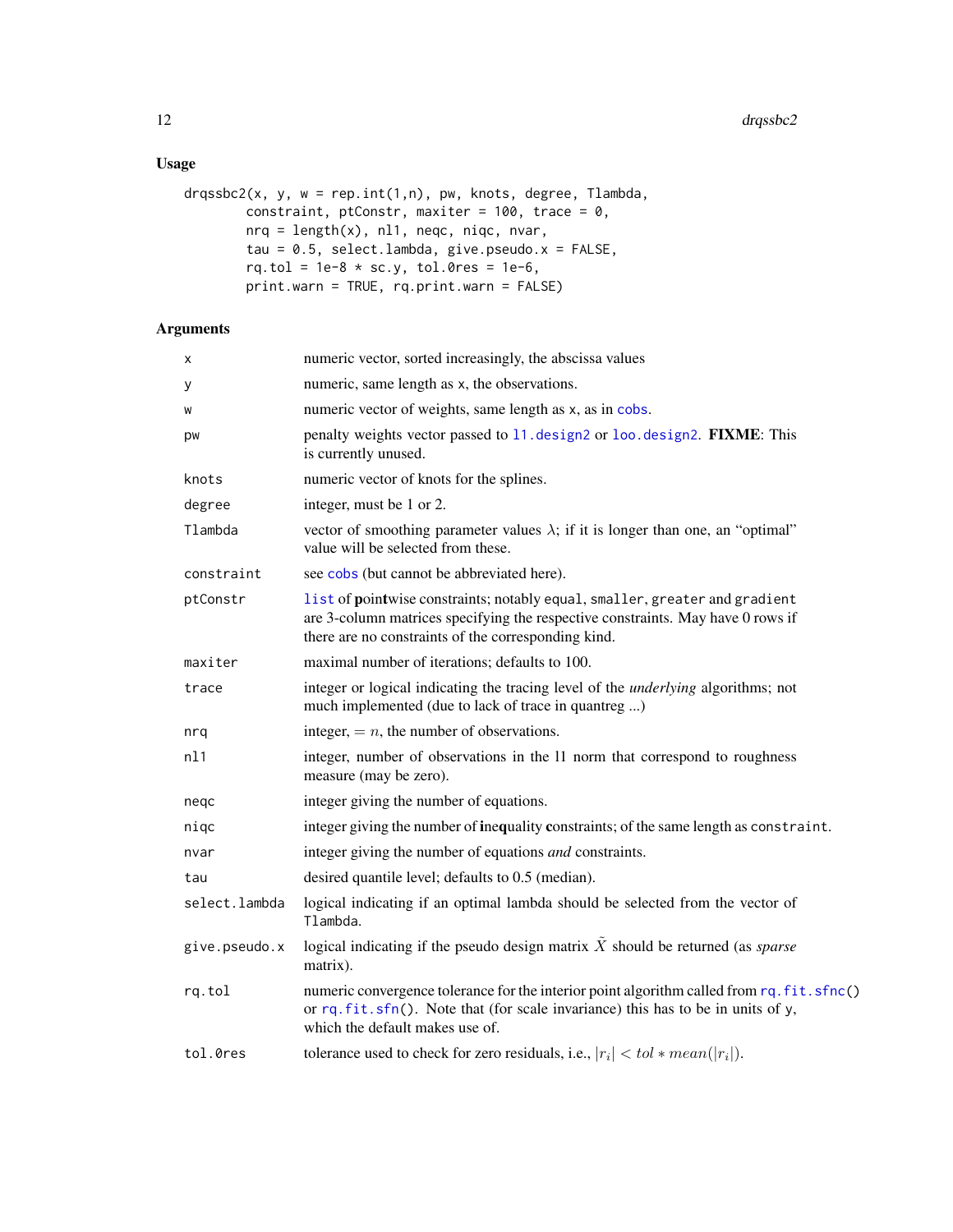#### <span id="page-12-0"></span>drqssbc2 13

# Details

This is an auxiliary function for [cobs](#page-1-1), possibly interesting on its own. Depending on degree, either [l1.design2](#page-0-0) or [loo.design2](#page-0-0) are called for construction of the sparse design matrix.

Subsequently, either [rq.fit.sfnc](#page-0-0) or [rq.fit.sfn](#page-0-0) is called as the main "work horse".

This documentation is currently sparse; read the source code!

#### Value

a list with components

| comp1 | Description of 'comp1' |
|-------|------------------------|
| comp2 | Description of 'comp2' |

...

# Author(s)

Pin Ng; this help page: Martin Maechler.

# References

Ng, P. (1996) An Algorithm for Quantile Smoothing Splines, *Computational Statistics \& Data Analysis* 22, 99–118.

# See Also

The main function [cobs](#page-1-1) and its auxiliary [qbsks2](#page-21-1) which calls drqssbc2() repeatedly.

11.design2 and [loo.design2](#page-0-0); further [rq.fit.sfnc](#page-0-0) and [rq.fit.sfn](#page-0-0) from package quantreg.

# Examples

set.seed(1243)  $x \le -1:32$ fx <-  $(x-5)*(x-15)^2*(x-21)$  $y \le -fx + round(rnorm(x, s = 0.25), 2)$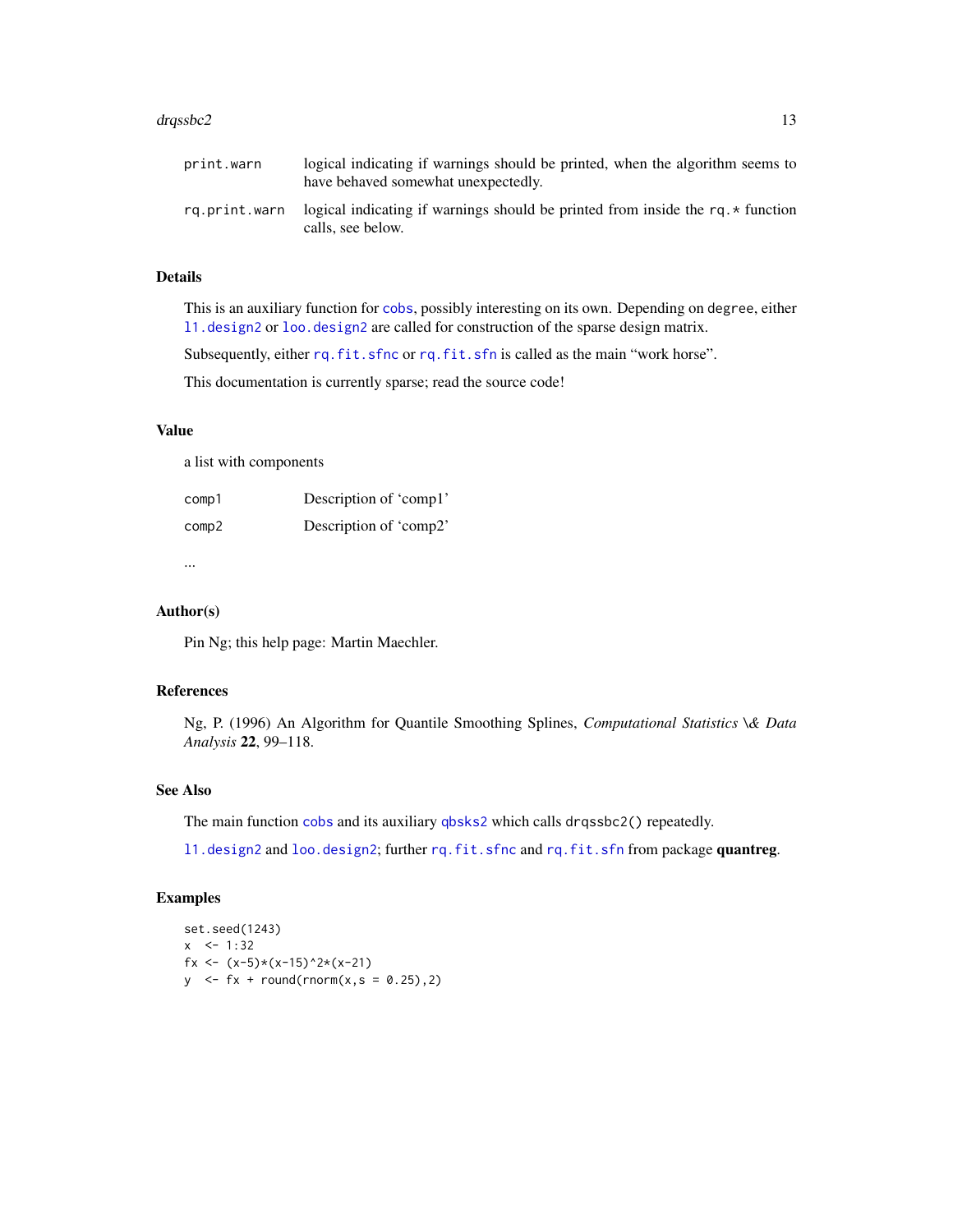<span id="page-13-0"></span>

#### Description

The DublinWind data frame is basically the time series of daily average wind speeds from 1961 to 1978, measured in Dublin, Ireland. These are 6574 observations (18 full years among which four leap years).

#### Usage

data(DublinWind)

# Format

This data frame contains the following columns:

speed numeric vector of average daily wind speed in knots

day an integer vector giving the day number of the year, i.e., one of 1:366.

#### Details

The periodic pattern along the 18 years measured and the autocorrelation are to be taken into account for analysis, see the references. This is Example 3 of the COBS paper.

#### Source

From shar file available from <http://www.cba.nau.edu/pin-ng/cobs.html>

Has also been available from Statlib; then, with more variables, e.g., in help(wind, package = "[gstat](https://CRAN.R-project.org/package=gstat)") from CRAN package **gstat**.

### References

Haslett, J. and Raftery, A. (1989) Space-Time Modelling with Long-Memory Dependence: Assessing Ireland's Wind Power Resource (with Discussion: 22-50). *Applied Statistics* 38, 1–50. doi: [10.2307/2347679](https://doi.org/10.2307/2347679)

COBS: Qualitatively Constrained Smoothing via Linear Programming; *Computational Statistics* 14, 315–337.

He, X. and Ng, P. (1999) COBS: Qualitatively Constrained Smoothing via Linear Programming; *Computational Statistics* 14, 315–337.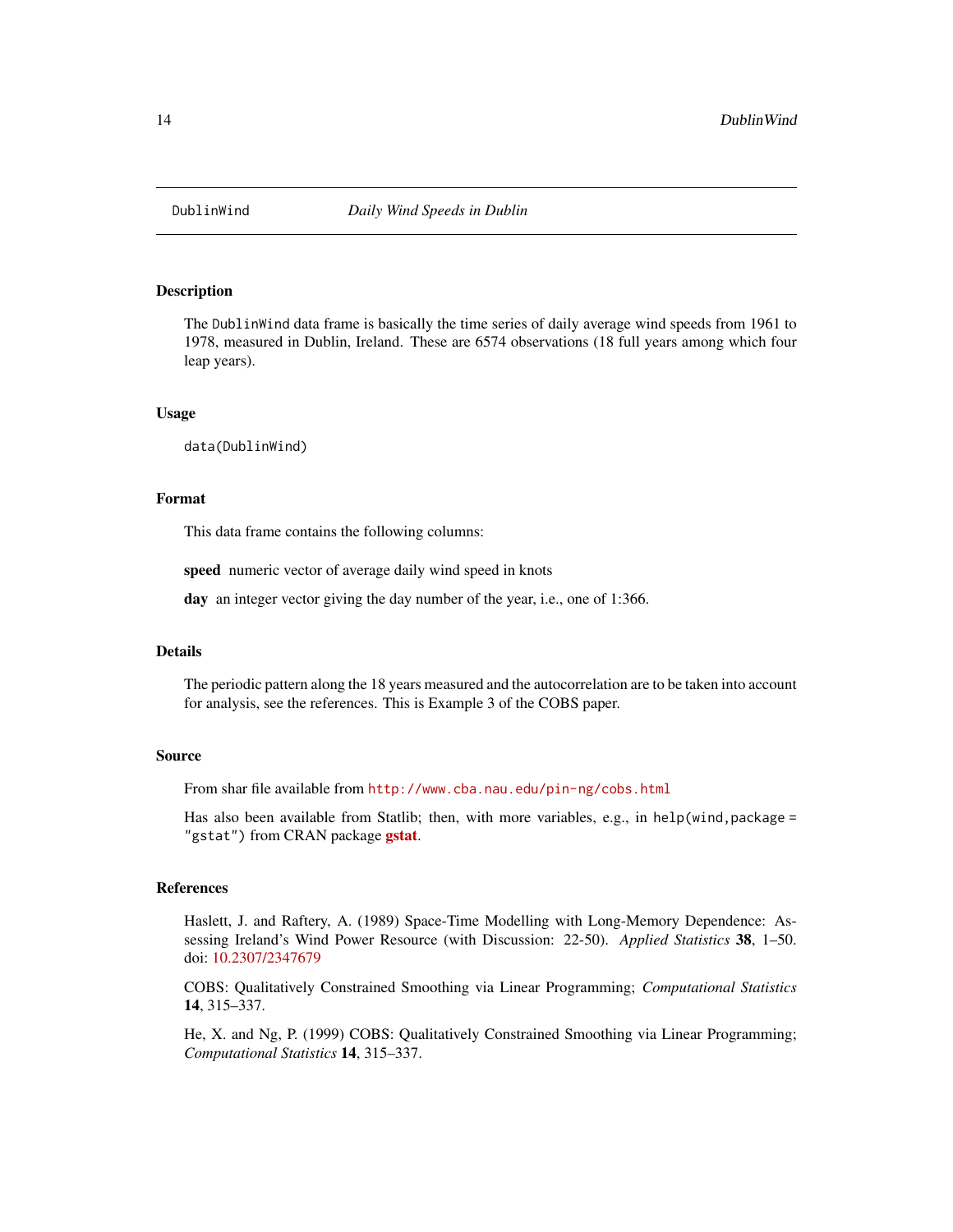#### <span id="page-14-0"></span> $e^{\lambda t}$  exHe 15

## Examples

```
data(DublinWind)
str(DublinWind)
plot(speed ~ day, data = DublinWindow)# not so nice; want time scale
## transform 'day' to correct "Date" object; and then plot
Dday \leq seq(from = as.Date("1961-01-01"), by = 1,
            length = nrow(DublinWind))
plot(speed \sim Dday, data = DublinWind, type = "l",main = paste("DublinWind speed daily data, n=",
                  nrow(DublinWind)))
##--- ~ He & Ng "Example 3" %% much more is in ../tests/wind.R
co.o50 <-
with(DublinWind, ## use nknots > (default) 6 :
 cobs(day, speed, knots.add = TRUE, constraint= "periodic", nknots = 10,
       tau = .5, method = "uniform"))
summary(co.o50)
lines(Dday, fitted(co.o50), col=2, lwd = 2)
## the periodic "smooth" function - in one period
plot(predict(co. o50), type = "o", cex = 0.2, col=2,
     xlab = "day", ylim = c(0, 20))points(speed \sim day, data = DublinWind, pch = ".")
```
exHe *Small Dataset Example of He*

# Description

The exHe data frame has 10 rows and 2 columns. It is an example for which smooth. spline cannot be used.

#### Usage

data(exHe)

# Format

This data frame contains the following columns:

- x only values 0, 1, and 2.
- y 10 randomly generated values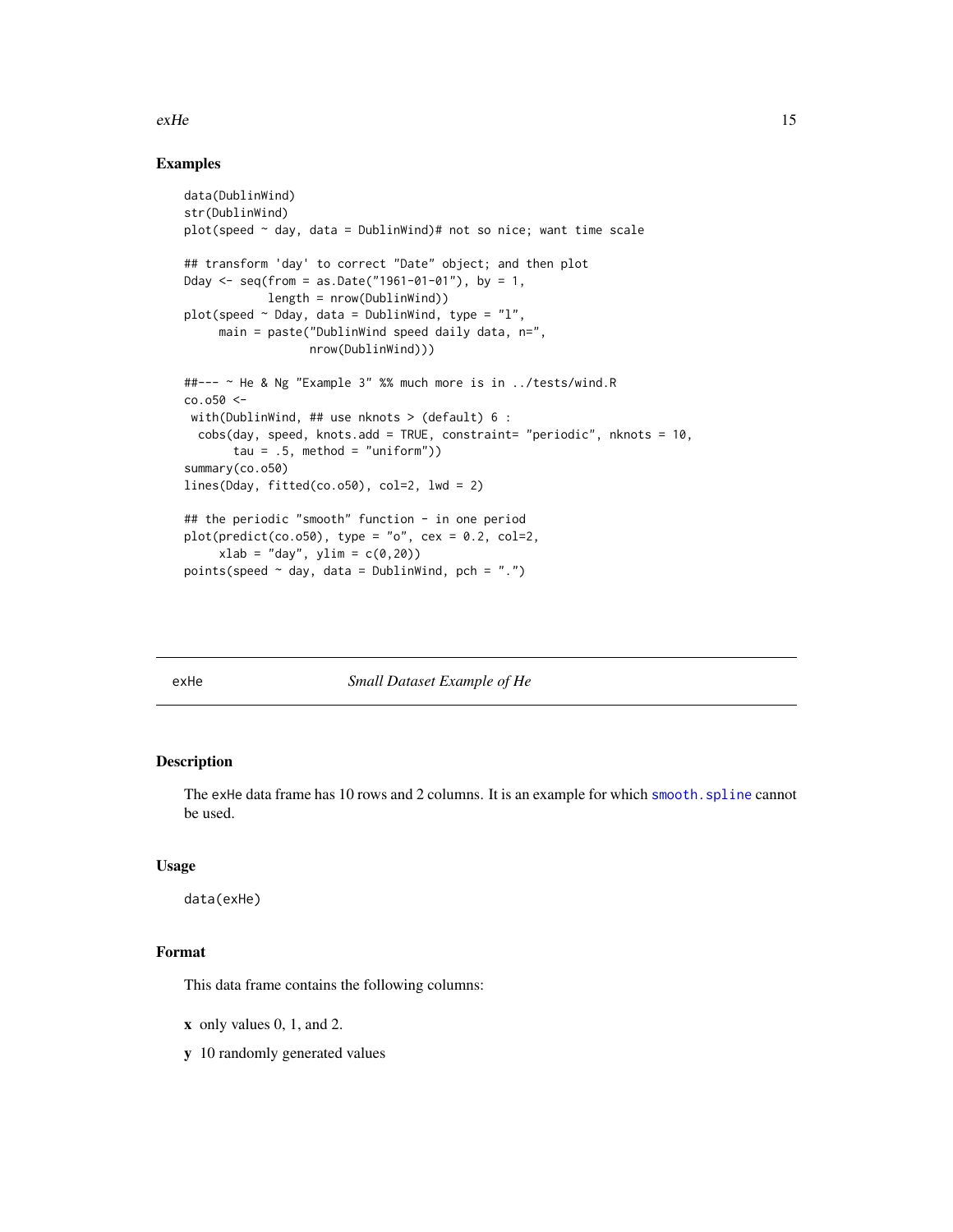# <span id="page-15-0"></span>Details

#### Xuming He wrote about this JUST FOR FUN:

I was testing COBS using the following "data". For comparison, I tried smooth.spline in S+. I never got an answer back! No warning messages either. The point is that even the well-tested algorithm like [smooth.spline](#page-0-0) could leave you puzzled.

To tell you the truth, the response values here were generated by white noise. An ideal fitted curve would be a flat line. See for yourself what COBS would do in this case.

#### Source

Originally found at the bottom of http://ux6.cso.uiuc.edu/~x-he/ftp.html, the web resource directory of Xuming He at the time, say 2006.

#### See Also

[cobs](#page-1-1)

#### Examples

```
data(exHe)
plot(exHe, main = "He's 10 point example and cobs() fits")
tm <- tapply(exHe$y, exHe$x, mean)
lines(unique(exHe$x), tm, lty = 2)
cH. <- with(exHe,
    cobs(x, y, degree=1, constant = "increase"))cH <- with(exHe,
    cobs(x, y, lambda=0.2, degree=1, constraint = "increase"))plot(exHe)
lines(predict(cH.), type = "o", col="tomato3", pch = "i")# constant
lines(predict(cH), type = "o", col=2, pch = "i")
cHn <- cobs(exHe$x, exHe$y, degree=1, constraint = "none")
lines(predict(cHn), col= 3, type = "o", pch = "n")
cHd <- cobs(exHe$x, exHe$y, degree=1, constraint = "decrease")
lines(predict(CHd), col= 4, type = "o", pch = "d")
```
globtemp *Annual Average Global Surface Temperature*

#### **Description**

Time Series of length 113 of annual average global surface temperature deviations from 1880 to 1992.

#### Usage

data(globtemp)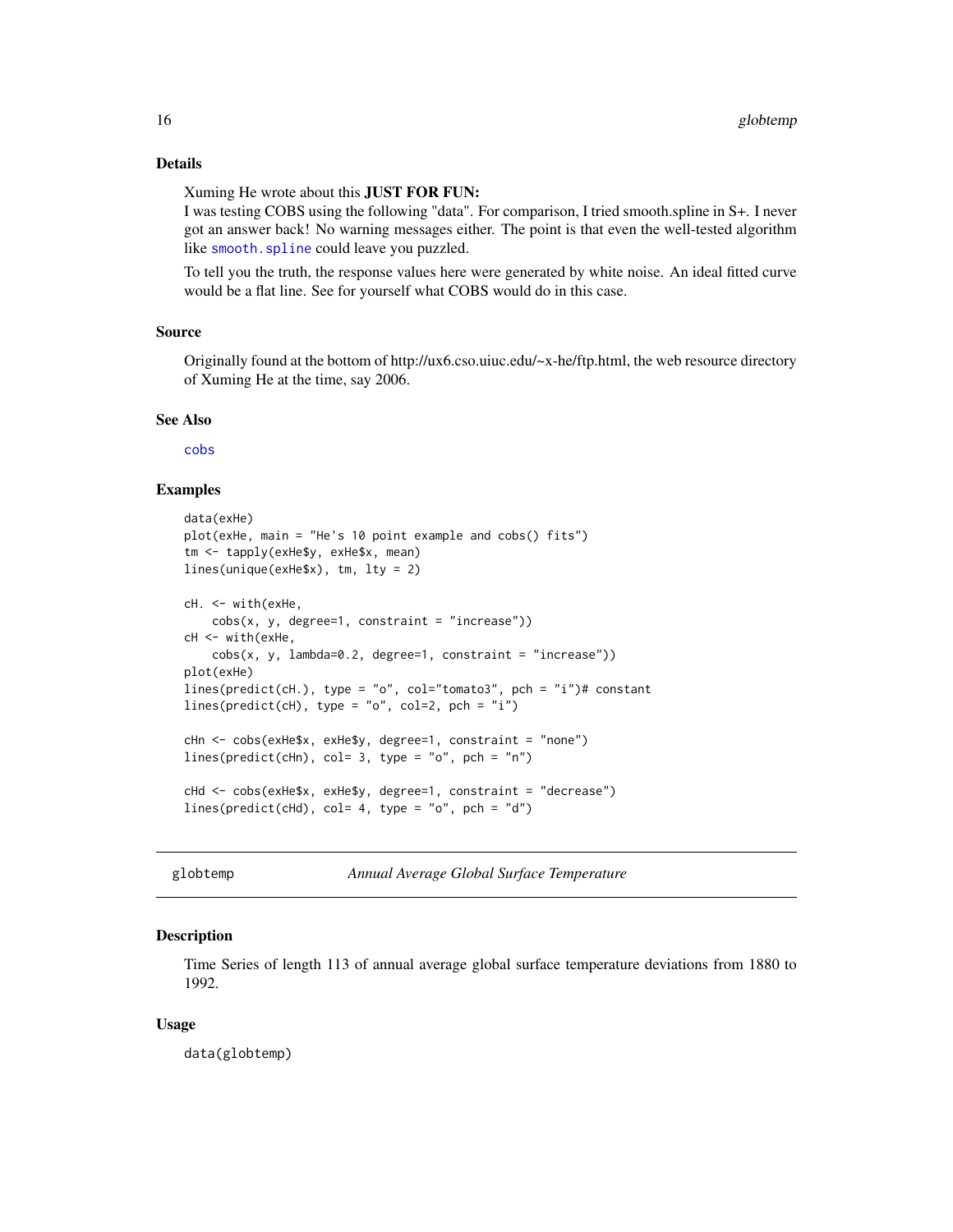#### globtemp and the state of the state of the state of the state of the state of the state of the state of the state of the state of the state of the state of the state of the state of the state of the state of the state of t

#### Details

This is Example 1 of the COBS paper, where the hypothesis of a monotonely increasing trend is considered; Koenker and Schorfheide (1994) consider modeling the autocorrelations.

#### Source

'temp.data' in file 'cobs.shar' available from <http://www.cba.nau.edu/pin-ng/cobs.html>.

#### References

He, X. and Ng, P. (1999) COBS: Qualitatively Constrained Smoothing via Linear Programming; *Computational Statistics* 14, 315–337.

Koenker, R. and Schorfheide F. (1994) Quantile Spline Models for Global Temperature Change; *Climate Change* 28, 395–404.

#### Examples

```
data(globtemp)
plot(globtemp, main = "Annual Global Temperature Deviations")
str(globtemp)
## forget about time-series, just use numeric vectors:
year <- as.vector(time(globtemp))
temp <- as.vector(globtemp)
##---- Code for Figure 1a of He and Ng (1999) ----------
a50 <- cobs(year, temp, knots.add = TRUE, degree = 1, constraint = "increase")
summary(a50)
## As suggested in the warning message, we increase the number of knots to 9
a50 \leq -cobs(year, temp, nknots = 9, knots.add = TRUE, degree = 1,constraint = "increase")
summary(a50)
## Here, we use the same knots sequence chosen for the 50th percentile
a10 <- cobs(year, temp, nknots = length(a50$knots), knots = a50$knot,
            degree = 1, tau = 0.1, constraint = "increase")
summary(a10)
a90 <- cobs(year, temp, nknots = length(a50$knots), knots = a50$knot,
            degree = 1, tau = 0.9, constraint = "increase")
summary(a90)
which(hot.idx <- temp >= a90$fit)
which(cold.idx \leq temp \leq a10$fit)
normal.idx <- !hot.idx & !cold.idx
plot(year, temp, type = "n", ylab = "Temperature (C)", ylim = c(-.7, .6))
lines(predict(a50, year, interval = "both"), col = 2)
lines(predict(a10, year, interval = "both"), col = 3)
lines(predict(a90, year, interval = "both"), col = 3)points(year, temp, pch = c(1,3)[2 - normal.idx])
```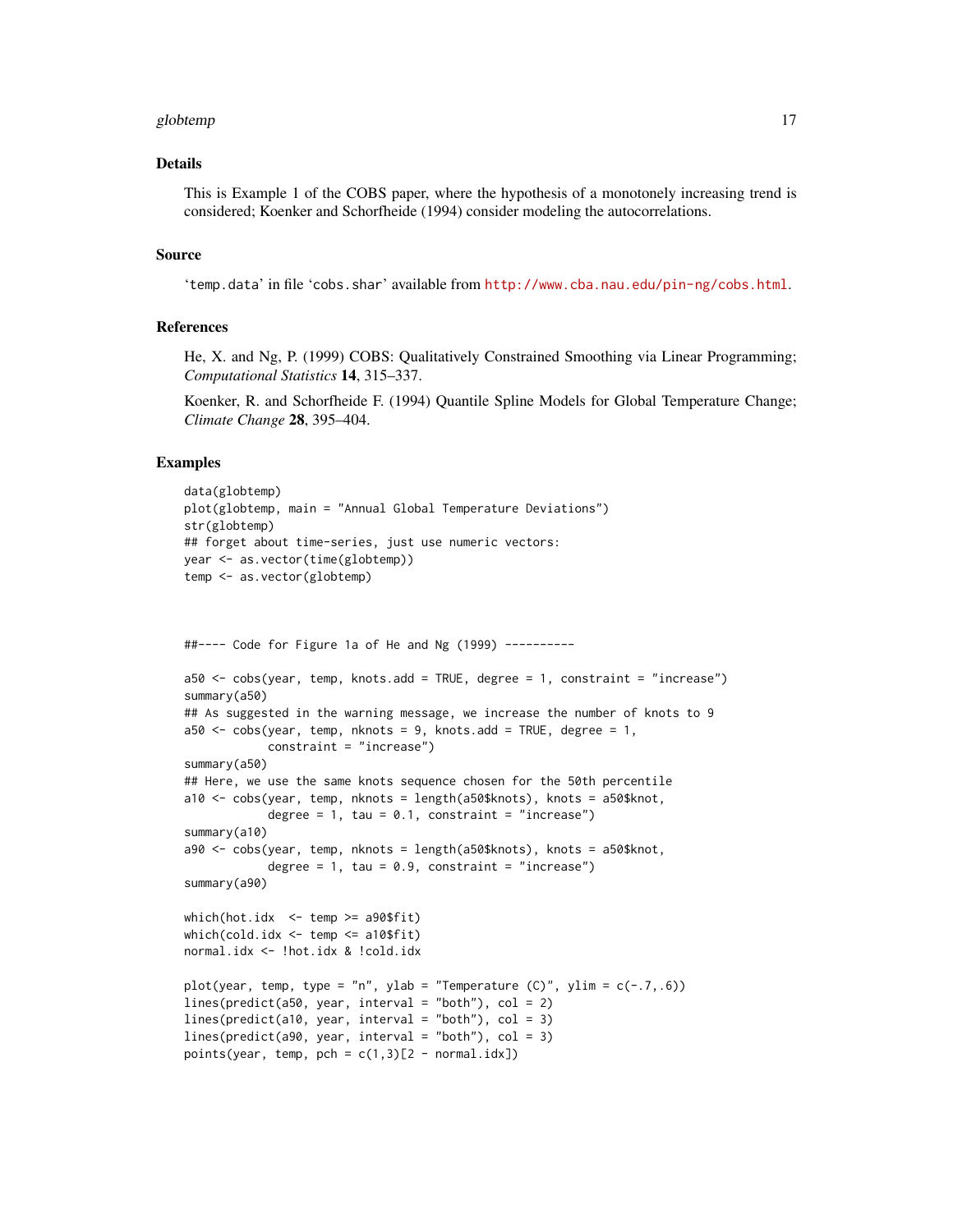```
## label the "hot" and "cold" days
text(year[hot.idx], temp[hot.idx] + .03, labels = year[hot.idx])
text(year[cold.idx],temp[cold.idx]- .03, labels = year[cold.idx])
```
<span id="page-17-1"></span>interpSplineCon *(Cubic) Interpolation Spline from "conreg"*

# <span id="page-17-2"></span>Description

From a ["conreg"](#page-6-1) object representing a *linear* spline,

- interpSplineCon() produces the corresponding (cubic) spline (via package splines' [interpSpline\(](#page-0-0))) by interpolating at the knots, thus "smoothing the kinks".
- isIsplineCon() determines if the spline fulfills the same convexity / concavity constraints as the underlying ["conreg"](#page-6-1) object.

#### Usage

```
interpSplineCon(object, ...)
isIsplineCon(object, isp, ...)
```
#### Arguments

| object                  | an R object as resulting from $\overline{\text{conreg}}$ .                                                   |
|-------------------------|--------------------------------------------------------------------------------------------------------------|
| isp                     | optionally, the result of interpSplineCon(object, ); useful if that is al-<br>ready available in the caller. |
| $\cdot$ $\cdot$ $\cdot$ | optional further arguments passed to interpspline().                                                         |

#### Value

interpSplineCon() returns the [interpSpline\(](#page-0-0)) interpolation spline object.

isIsplineCon() is TRUE (or FALSE), indicating if the convexity/concavity constraints are fulfilled (in knot intervals).

# Author(s)

Martin Maechler

#### See Also

[conreg](#page-6-1), [interpSpline](#page-0-0).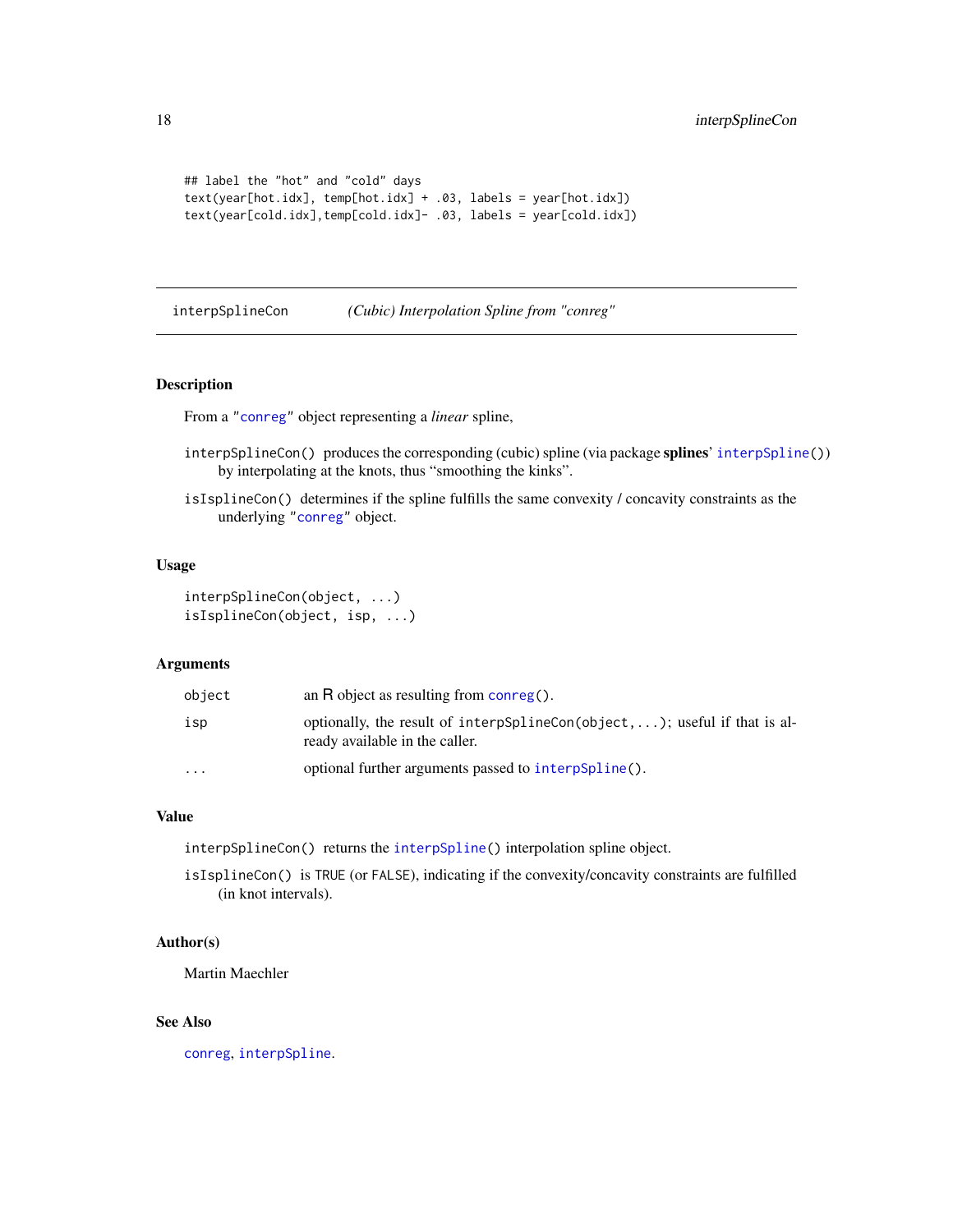# <span id="page-18-0"></span>mk.pt.constr 19

#### Examples

```
cc <- conreg(cars[,"speed"], cars[,"dist"], convex=TRUE)
iS <- interpSplineCon(cc)
(isC <- isIsplineCon(cc)) # FALSE: not strictly convex
## Passing the interpolation spline --- if you have it anyway ---
## is more efficient (faster) :
stopifnot(identical(isC,
                    isIsplineCon(cc, isp = iS)))
## the interpolation spline is not quite convex:
plot(cc)
with(cars, points(dist ~ speed, col = adjustcolor(1, 1/2)))
lines(predict(iS, seq(1,28, by=1/4)),
      col = adjustcolor("forest green", 3/4), lwd=2)
```
mk.pt.constr *COBS auxiliary for constructing pointwise constraint specifications*

# Description

COBS ([cobs](#page-1-1)) auxiliary function for constructing the pointwise constraint specification list from the pointwise 3-column matrix (as used as argument in [cobs](#page-1-1)).

#### Usage

```
mk.pt.constr(pointwise)
```
# **Arguments**

pointwise numeric 3-column matrix, see pointwise in [cobs](#page-1-1).

#### Value

A list with components

| n.equal    | number of equality constraints  |
|------------|---------------------------------|
| n.greater  | number of "greater" constraints |
| n.smaller  | number of "smaller" constraints |
| n.gradient | number of gradient constraints  |

Unless the input pointwise was NULL, the result also has corresponding components:

```
equal 3-column matrix ofequality constraints
```
- greater 3-column matrix of"greater" constraints
- smaller 3-column matrix of "smaller" constraints
- gradient 3-column matrix ofgradient constraints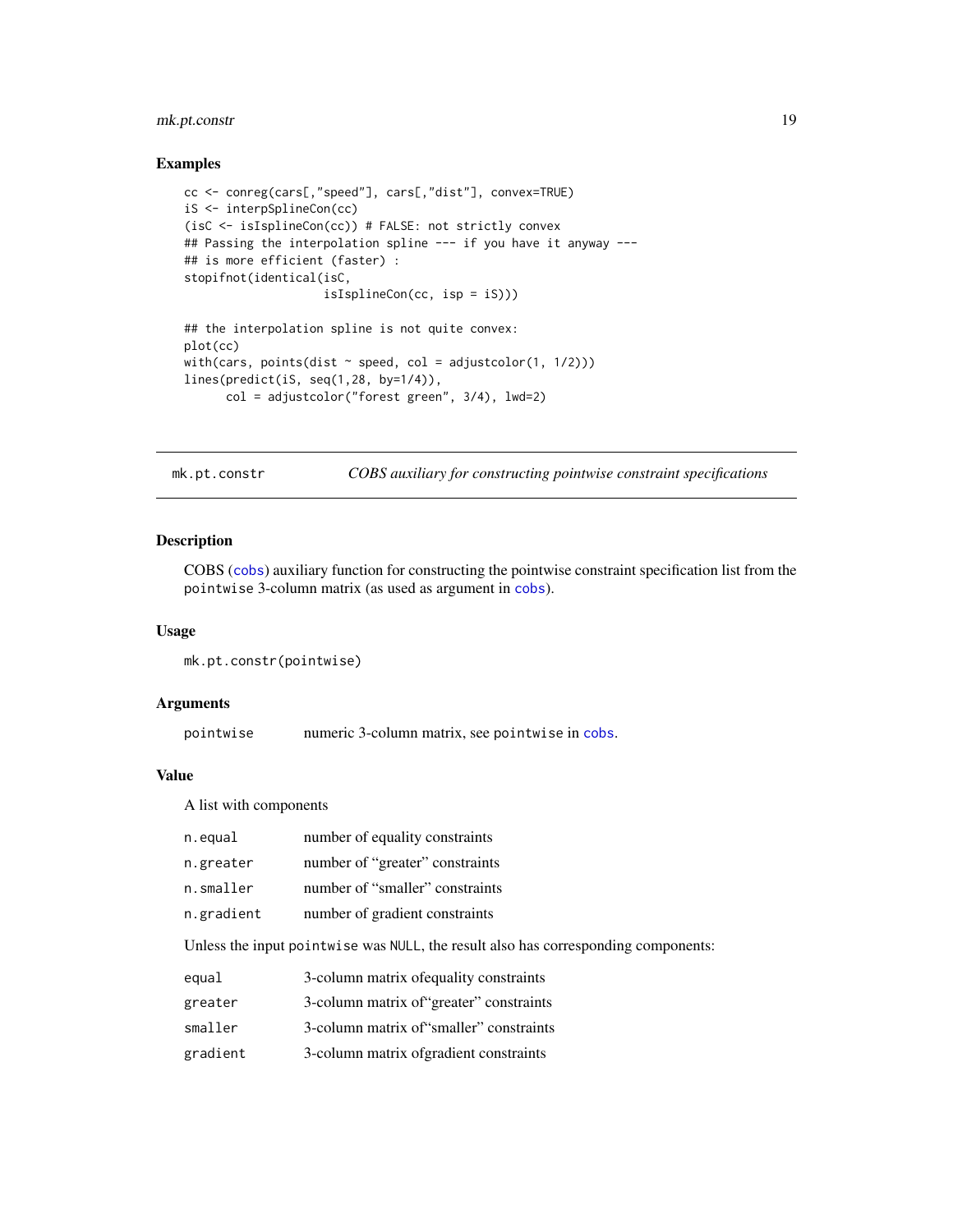# Author(s)

Martin Maechler

#### Examples

```
## from ?cobs:
x \leq -\text{seq}(-1, 3, 150)con \le rbind(c( 1,min(x),0), # f(min(x)) \ge 0
             c(-1,max(x),1), # f(max(x)) \le 1c(0, 0, 0.5))# f(0) = 0.5r <- mk.pt.constr(con)
str(r)
```

```
plot.cobs Plot Method for COBS Objects
```
# Description

The [plot](#page-0-0) method for [cobs](#page-1-1) objects. If there was lambda selection, it provides two plots by default.

### Usage

```
## S3 method for class 'cobs'
plot(x, which = if(x$select.lambda) 1:2 else 2,
     show.k = TRUE,col = par("col"), 1,col = c("red", "pink"), k,col = gray(c(0.6, 0.8)),lwd = 2, cex = 0.4, ylim = NULL,
     xlab = deparse(x$call[[2]]),ylab = deparse(x$call[[3]]),
     main = paste(deparse(x$call, width.cutoff = 100), collapse="\n"),
     subtit= c("choosing lambda", "data & spline curve") , ...)
```

| $\mathsf{x}$      | object of class cobs.                                                                                                                                                                                                                    |
|-------------------|------------------------------------------------------------------------------------------------------------------------------------------------------------------------------------------------------------------------------------------|
| which             | integer vector specifying <i>which</i> plots should be drawn;                                                                                                                                                                            |
| show.k            | logical indicating if the "effective dimensionality" $k$ should also be shown. Only<br>applicable when which contains 1.                                                                                                                 |
| col, 1.col, k.col |                                                                                                                                                                                                                                          |
|                   | colors for plotting; k.col only applies when show.k is true in the first plot<br>(which $== 1$ ) where 1. col[2] and k. col[2] are only used as well, for denoting<br>"doubtful" points; col is only used for the 2nd plot (which == 2). |
| lwd, cex          | line width and point size for the 2nd plot (i.e. which $== 2$ ).                                                                                                                                                                         |
| vlim              | y-axis limits, see axis, with a smart default.                                                                                                                                                                                           |
| xlab, ylab, main  |                                                                                                                                                                                                                                          |
|                   | axis annotation; see also axis.                                                                                                                                                                                                          |
| subtit            | a vector of length 2, specifying a sub title for each plot (according to which).                                                                                                                                                         |
| $\ddots$          | further arguments passed and to internal plot methods.                                                                                                                                                                                   |

<span id="page-19-0"></span>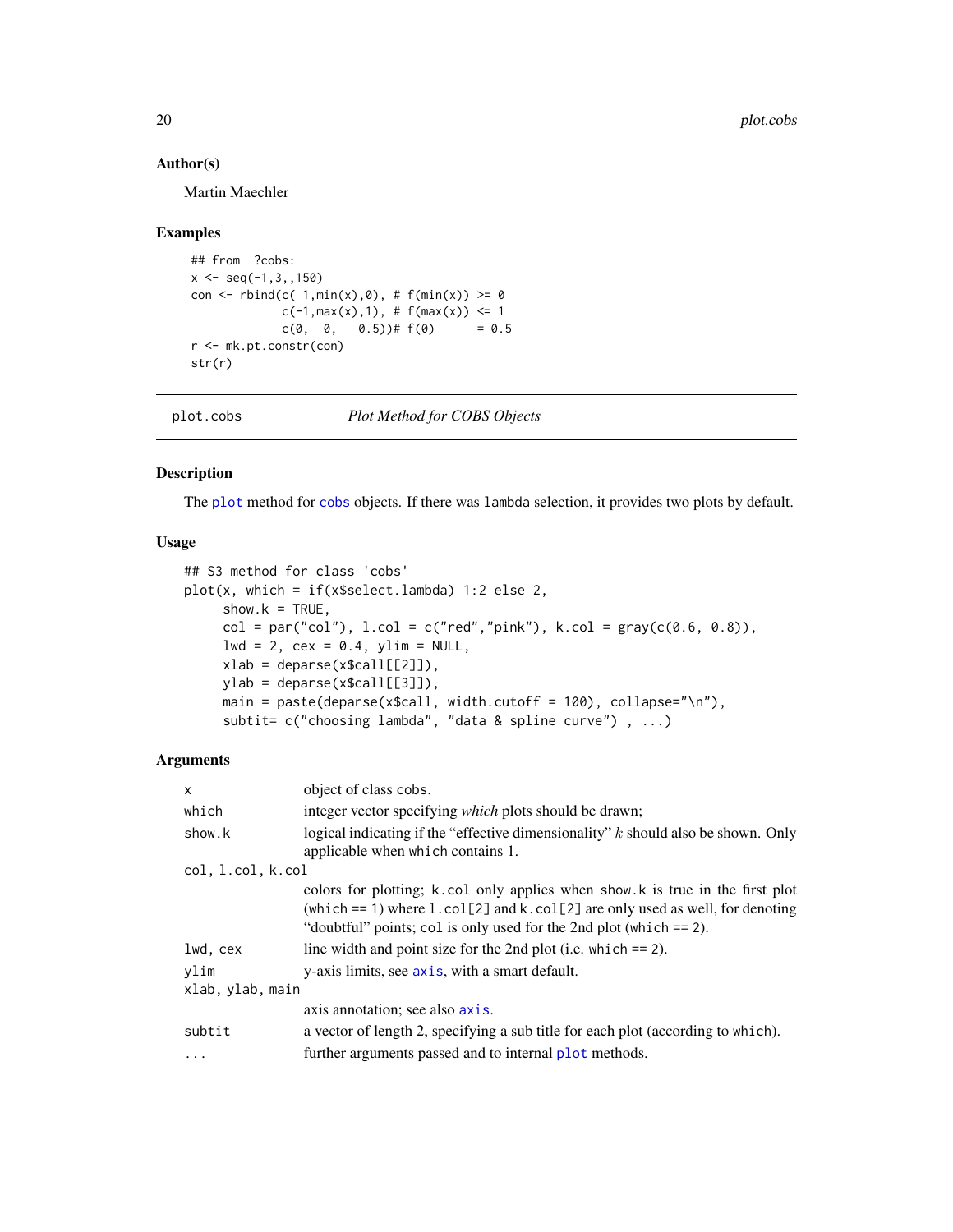# <span id="page-20-0"></span>predict.cobs 21

# Details

plot(.) produces two side-by-side plots in case there was a search for the optimal lambda(which = 1:2), and only the (second) data plus spline curve plot otherwise (which = 2).

#### Author(s)

Martin Maechler

# See Also

There are several other methods for COBS objects, see, e.g. [summary.cobs](#page-5-1) or [predict.cobs](#page-20-1). [cobs](#page-1-1) for examples.

# Examples

```
example(cobs)
```

```
plot(Sbs)
plot(fitted(Sbs), resid(Sbs),
    main = "Tukey-Anscombe plot for cobs()",
    sub = deparse(Sbs$call))
```
<span id="page-20-1"></span>predict.cobs *Predict method for COBS Fits*

# Description

Compute predicted values and simultaneous or pointwise confidence bounds for [cobs](#page-1-1) objects.

#### Usage

```
## S3 method for class 'cobs'
predict(object, z, deriv = 0L,
       minz = knots[1], max = knots[nknots], nz = 100,interval = c("none", "confidence", "simultaneous", "both"),
       level = 0.95, ...
```

| object | object of class cobs.                                                                                                                                                                                                                       |
|--------|---------------------------------------------------------------------------------------------------------------------------------------------------------------------------------------------------------------------------------------------|
| z      | vector of grid points at which the fitted values are evaluated; defaults to an<br>equally spaced grid with nz grid points between minz and maxz. Note that now<br>z may lie outside of the knots interval which was not allowed originally. |
| deriv  | scalar integer specifying (the order of) the derivative that should be computed.                                                                                                                                                            |
| minz   | numeric needed if z is not specified; defaults to $min(x)$ or the first knot if knots<br>are given.                                                                                                                                         |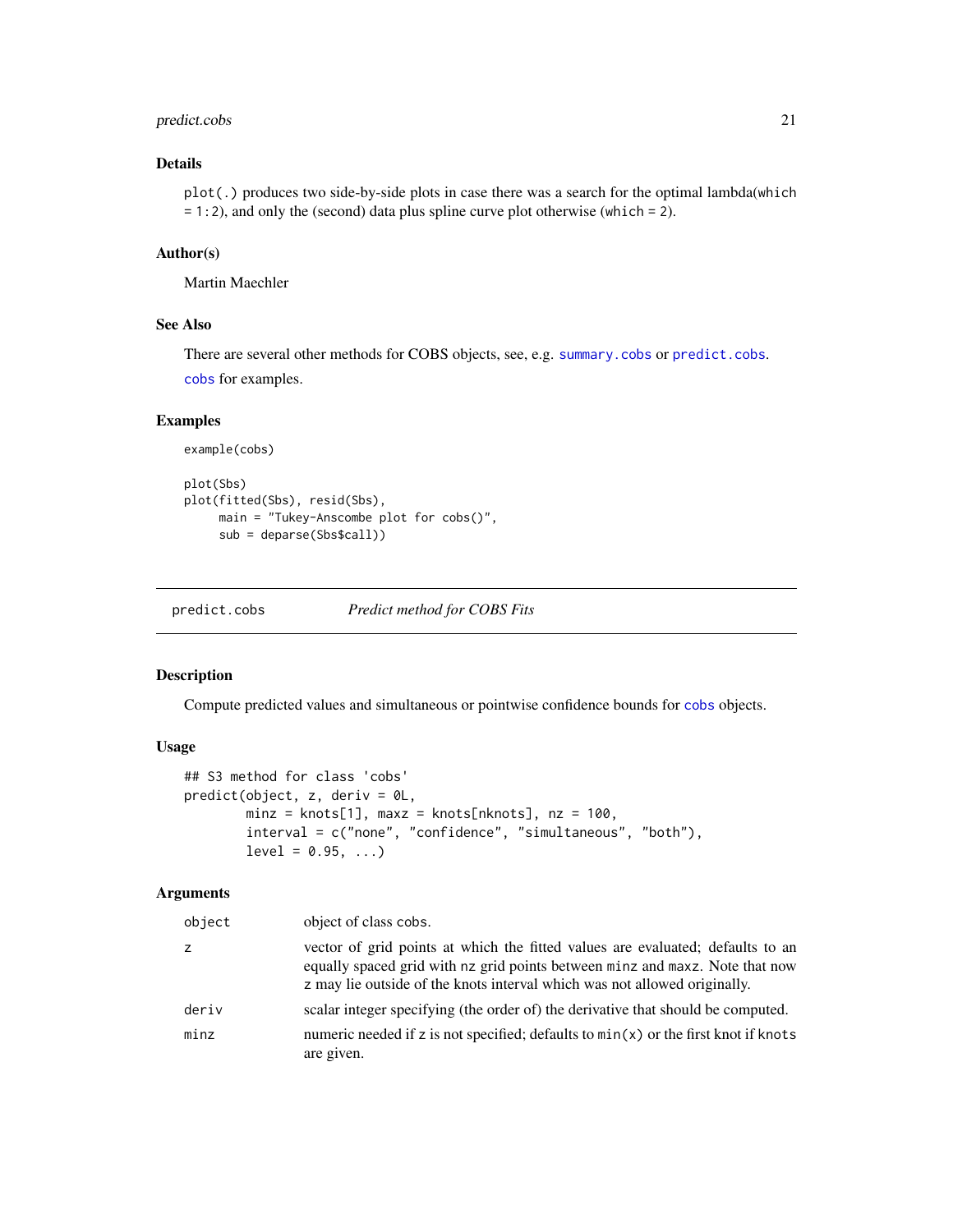<span id="page-21-0"></span>22 and  $q$ bsks2 and  $q$ bsks2 and  $q$ bsks2 and  $q$ bsks2 and  $q$ bsks2 and  $q$ bsks2 and  $q$ bsks2 and  $q$ bsks2 and  $q$ bsks2 and  $q$ 

| maxz     | analogous to minz; defaults to $max(x)$ or the last knot if knots are given. |
|----------|------------------------------------------------------------------------------|
| nz       | number of grid points in z if that is not given; defaults to 100.            |
| interval | type of interval calculation, see below                                      |
| level    | confidence level                                                             |
| $\ddots$ | further arguments passed to and from methods.                                |

#### Value

a matrix of predictions and bounds if interval is set (not "none"). The columns are named z, fit, further cb.lo and cb.up for the simultaneous confidence band, and ci.lo and ci.up the pointwise confidence intervals according to specified level.

If z has been specified, it is unchanged in the result.

#### Author(s)

Martin Maechler, based on He and Ng's code in cobs().

# See Also

[cobs](#page-1-1) the model fitting function.

#### Examples

```
example(cobs) # continuing :
(pRbs <- predict(Rbs))
#str(pSbs <- predict(Sbs, xx, interval = "both"))
str(pSbs <- predict(Sbs, xx, interval = "none"))
plot(x, y, xlim = range(xx), ylim = range(y, pSbs[, 2], finite = TRUE),main = "COBS Median smoothing spline, automatical lambda")
lines(pSbs, col = "red")
lines(spline(x,f.true), col = "gray40")
#matlines(pSbs[,1], pSbs[,-(1:2)],
# col= rep(c("green","blue"),c(2,2)), lty=2)
```
<span id="page-21-1"></span>qbsks2 *Quantile B-Spline with Fixed Knots*

# Description

Compute B-spline coefficients for regression quantile B-spline with stepwise knots selection and quantile B-spline with fixed knots regression spline, using Ng (1996)'s algorithm.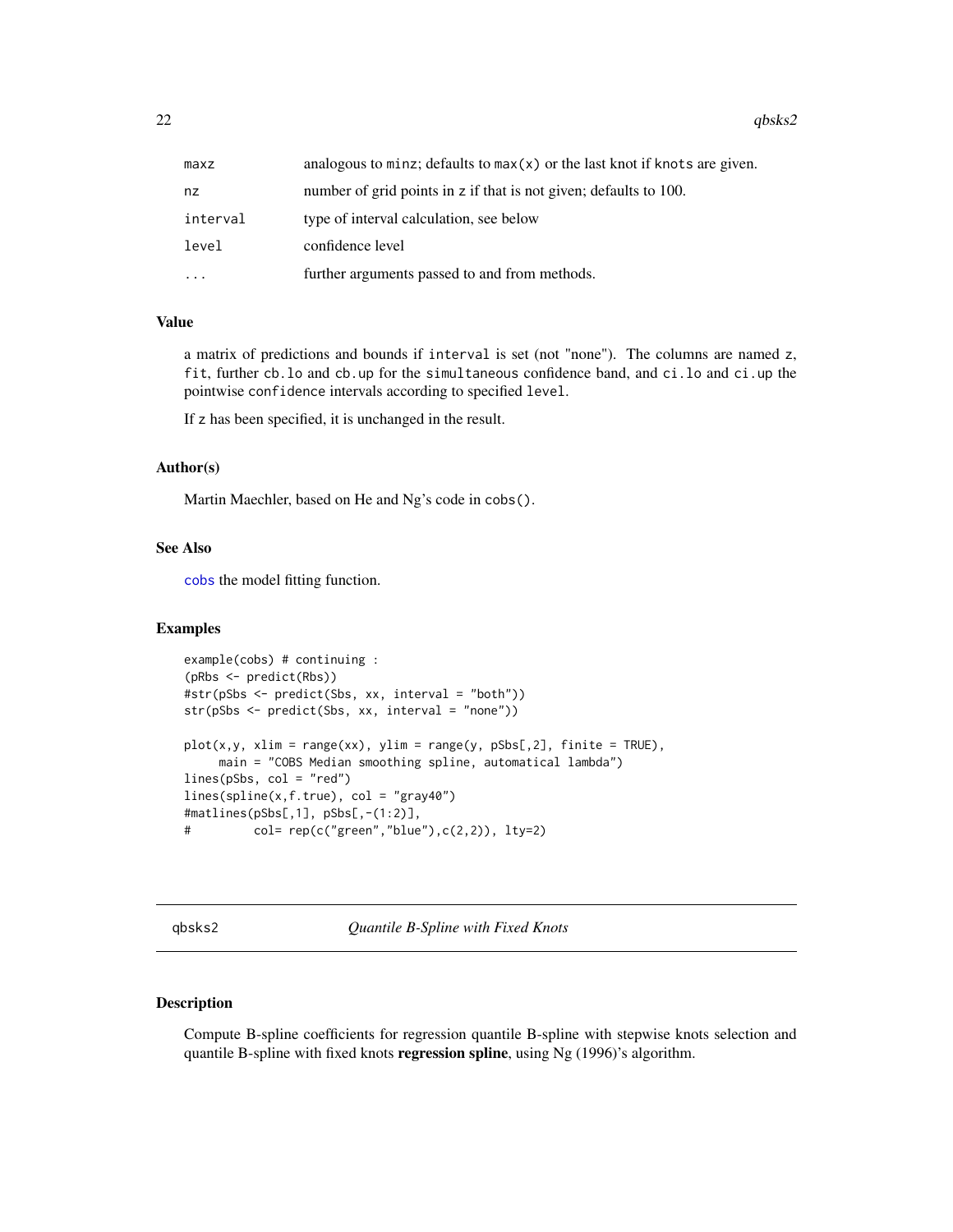#### <span id="page-22-0"></span> $q_{\rm b8k52}$  and  $q_{\rm b8k52}$  23

# Usage

```
qbsks2(x,y,w,pw, knots,nknots, degree,Tlambda, constraint, ptConstr,
     maxiter, trace, nrq,nl1, neqc, tau, select.lambda,
     ks, do.select, knots.add, repeat.delete.add, ic, print.mesg,
     give.pseudo.x = TRUE,
     rq.tol = 1e-8, tol.kn = 1e-6, tol.0res = 1e-6, print.wan, nk. start)
```

| х                            | numeric vector, sorted increasingly, the abscissa values                                                                                    |
|------------------------------|---------------------------------------------------------------------------------------------------------------------------------------------|
| у                            | numeric, same length as x, the observations.                                                                                                |
| W                            | numeric vector of weights, same length as x, as in cobs.                                                                                    |
| pw                           | penalty weights vector                                                                                                                      |
| knots                        | numeric vector of knots of which nknots will be used.                                                                                       |
| nknots                       | number of knots to be used.                                                                                                                 |
| degree                       | integer specifying polynomial degree; must be 1 or 2.                                                                                       |
| Tlambda                      | (vector of) smoothing parameter(s) $\lambda$ , see drassbc2.                                                                                |
| constraint                   | string (or empty) specifying the global constraints; see cobs.                                                                              |
| ptConstr                     | list of pointwise constraints.                                                                                                              |
| maxiter                      | non-negative integer: maximal number of iterations, passed to drqssbc2.                                                                     |
| trace                        | integer or logical indicating the tracing level of the <i>underlying</i> algorithms; not<br>implemented (due to lack of trace in quantreg ) |
| nrq, nl1, neqc               | integers specifying dimensionalities, directly passed to drqssbc2, see there.                                                               |
| tau                          | desired quantile level (in interval $(0, 1)$ ).                                                                                             |
| select.lambda                | passed to drqssbc2, see there.                                                                                                              |
| ks                           | number used as offset in SIC/AIC/BIC.                                                                                                       |
| do.select                    | logical indicating if knots shall be selected (instead of used as specified).                                                               |
| knots.add, repeat.delete.add |                                                                                                                                             |
|                              | logicals, see cobs.                                                                                                                         |
| iс                           | information criterion to use, see cobs.                                                                                                     |
| print.mesg                   | an integer indicating how qbsks2() should print message about its current stages.                                                           |
| give.pseudo.x                | logical indicating if the pseudo design matrix $\tilde{X}$ should be returned (as <i>sparse</i><br>matrix).                                 |
| rq.tol                       | numeric convergence tolerance for the interior point algorithm called from rq. fit.sfnc()<br>or $rq.fit.sfn()$ .                            |
| tol.kn                       | "tolerance" for shifting the outer knots.                                                                                                   |
| tol.0res                     | tolerance passed to drqssbc2.                                                                                                               |
| print.warn                   | flag indicating if and how much warnings and information is to be printed; cur-<br>rently just passed to drqssbc2.                          |
| nk.start                     | number of starting knots used in automatic knot selection.                                                                                  |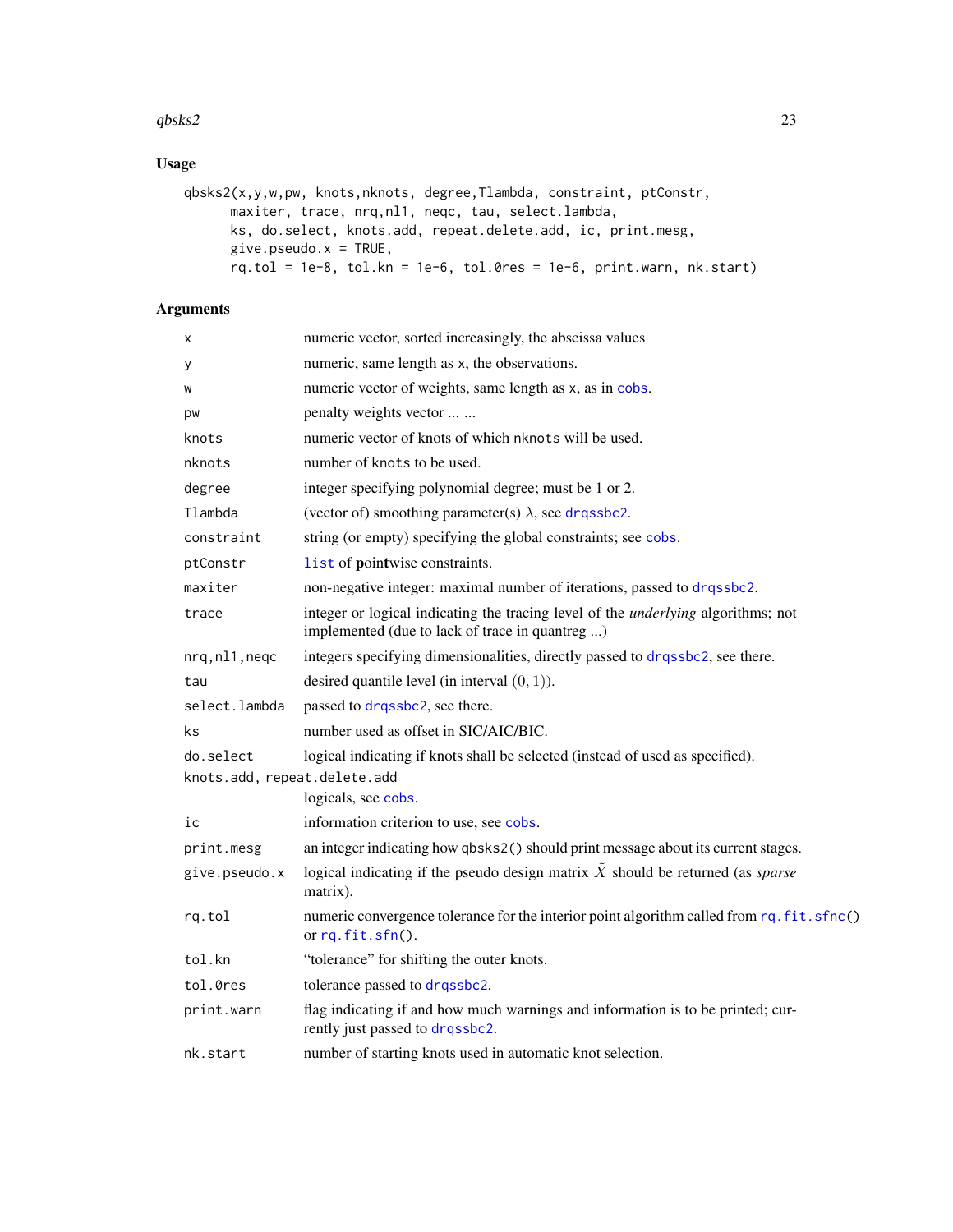# <span id="page-23-0"></span>Details

This is an auxiliary function for  $cobs(*,lambda = 0)$  $cobs(*,lambda = 0)$ , possibly interesting on its own. This documentation is currently sparse; read the source code!

# Value

a list with components

| coef     |                                                                 |
|----------|-----------------------------------------------------------------|
| fidel    |                                                                 |
| k        | dimensionality of model fit.                                    |
| ifl      | integer "flag"; the return code.                                |
| icyc     | integer of length 2, see cobs.                                  |
| knots    | the vector of inner knots.                                      |
| nknots   | the number of inner knots.                                      |
| nvar     | the number of "variables", i.e. unknowns including constraints. |
| lambda   | the penalty factor, chosen or given.                            |
| pseudo.x | the pseudo design matrix $X$ , as returned from drassbc2.       |

#### Author(s)

Pin Ng; this help page: Martin Maechler.

# References

Ng, P. (1996) An Algorithm for Quantile Smoothing Splines, *Computational Statistics \& Data Analysis* 22, 99–118.

See also the *references* in [cobs](#page-1-1).

# See Also

the main function [cobs](#page-1-1); further [drqssbc2](#page-10-1) which is called from qbsks2().

USArmyRoofs *Roof Quality in US Army Bases*

# Description

The USArmyRoofs data frame has 153 observations of roof sections of US Army bases and 2 columns, age and fci. This is Example 2 of He & Ng (1999).

#### Usage

data(USArmyRoofs)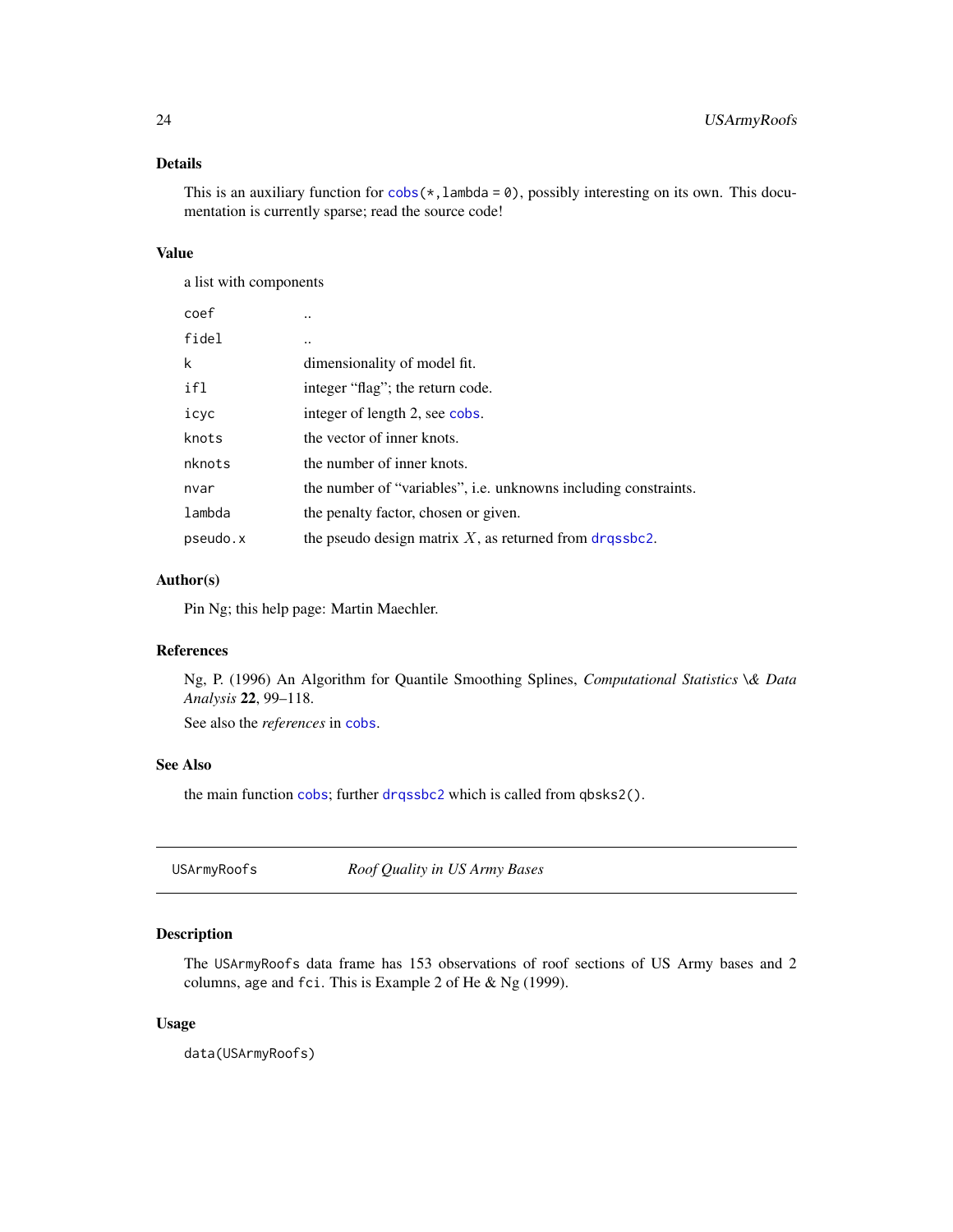# Format

This data frame contains the following columns:

age numeric vector giving the roof's age in years.

fci numeric, giving the FCI, the flash condition index, i.e., the percentage of flashing which is in good condition.

# Source

From shar file available from <http://www.cba.nau.edu/pin-ng/cobs.html>

#### References

He, X. and Ng, P. (1999) COBS: Qualitatively Constrained Smoothing via Linear Programming; *Computational Statistics* 14, 315–337.

#### Examples

```
data(USArmyRoofs)
plot(fci ~ age, data = USArmyRoofs, main = "US Army Roofs data")
```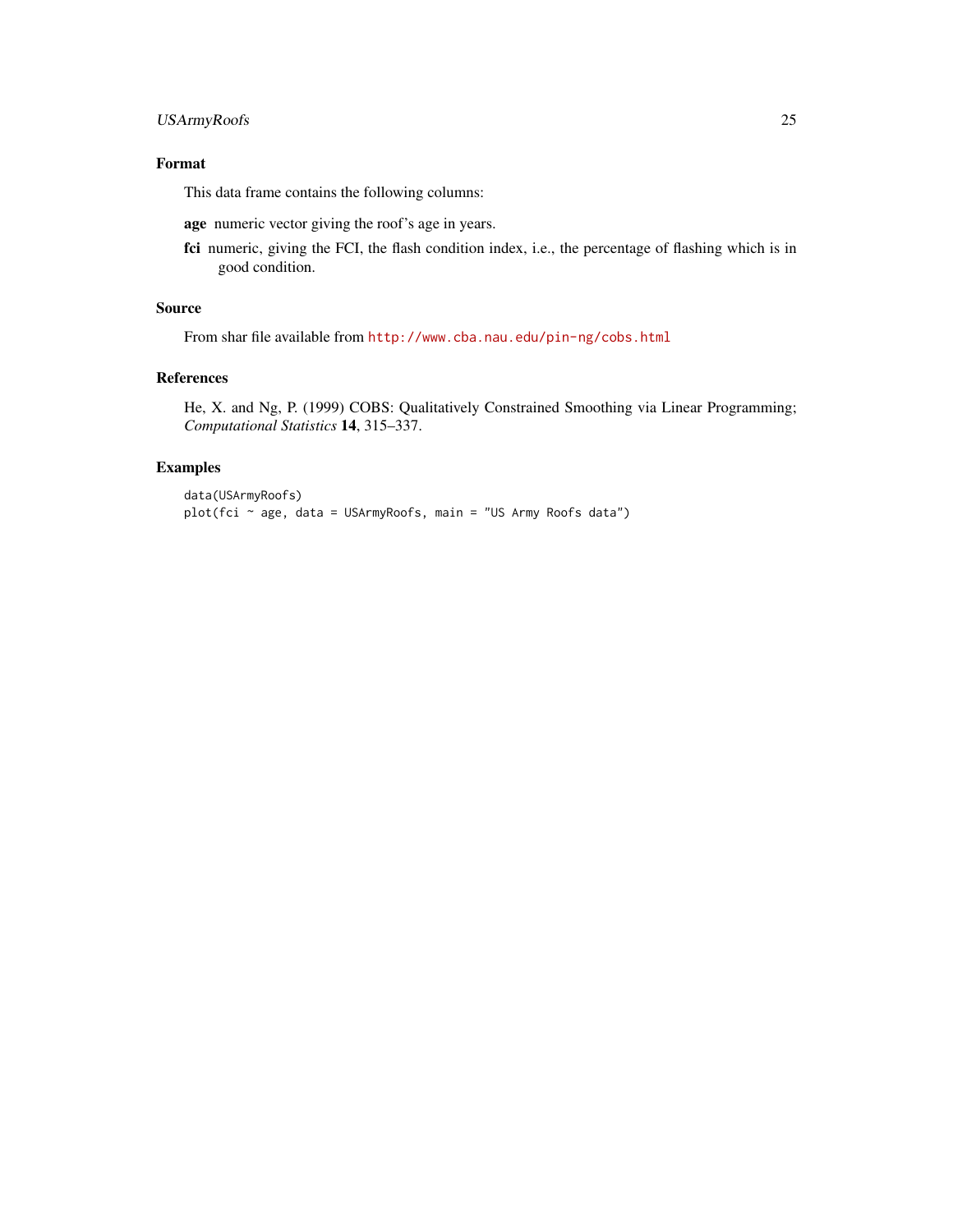# <span id="page-25-0"></span>Index

∗Topic datasets DublinWind, [14](#page-13-0) exHe, [15](#page-14-0) globtemp, [16](#page-15-0) USArmyRoofs, [24](#page-23-0) ∗Topic misc mk.pt.constr, [19](#page-18-0) ∗Topic models conreg-methods, [10](#page-9-0) ∗Topic print cobs-methods, [6](#page-5-0) conreg-methods, [10](#page-9-0) plot.cobs, [20](#page-19-0) ∗Topic regression cobs, [2](#page-1-0) conreg, [7](#page-6-0) predict.cobs, [21](#page-20-0) ∗Topic smooth cobs, [2](#page-1-0) conreg, [7](#page-6-0) drqssbc2, [11](#page-10-0) interpSplineCon, [18](#page-17-0) qbsks2, [22](#page-21-0) ∗Topic utilities drqssbc2, [11](#page-10-0) interpSplineCon, [18](#page-17-0) qbsks2, [22](#page-21-0)

```
axis, 20
```
# bs, *[5](#page-4-0)*

call, *[8](#page-7-0)* cobs, [2,](#page-1-0) *[6,](#page-5-0) [7](#page-6-0)*, *[12,](#page-11-0) [13](#page-12-0)*, *[16](#page-15-0)*, *[19–](#page-18-0)[24](#page-23-0)* cobs-methods, [6](#page-5-0) coef.cobs *(*cobs-methods*)*, [6](#page-5-0) conreg, [7,](#page-6-0) *[10,](#page-9-0) [11](#page-10-0)*, *[18](#page-17-0)* conreg-methods, [10](#page-9-0)

drqssbc2, *[3,](#page-2-0) [4](#page-3-0)*, [11,](#page-10-0) *[23,](#page-22-0) [24](#page-23-0)*

DublinWind, [14](#page-13-0)

exHe, [15](#page-14-0)

fitted, *[9](#page-8-0)* fitted.cobs *(*cobs-methods*)*, [6](#page-5-0) fitted.conreg *(*conreg-methods*)*, [10](#page-9-0)

globtemp, [16](#page-15-0)

interpSpline, *[18](#page-17-0)* interpSplineCon, *[9](#page-8-0)*, [18](#page-17-0) isIsplineCon, *[9](#page-8-0)* isIsplineCon *(*interpSplineCon*)*, [18](#page-17-0) isoreg, *[9](#page-8-0)*

knots, *[9](#page-8-0)* knots.cobs *(*cobs-methods*)*, [6](#page-5-0) knots.conreg *(*conreg-methods*)*, [10](#page-9-0)

l1.design2, *[12,](#page-11-0) [13](#page-12-0)* lines.conreg *(*conreg-methods*)*, [10](#page-9-0) list, *[12](#page-11-0)*, *[23](#page-22-0)* loo.design2, *[12,](#page-11-0) [13](#page-12-0)*

methods, *[9](#page-8-0)* mk.pt.constr, [19](#page-18-0)

# NA, *[3](#page-2-0)*

plot, *[7](#page-6-0)*, *[20](#page-19-0)* plot.cobs, *[7](#page-6-0)*, [20](#page-19-0) plot.conreg *(*conreg-methods*)*, [10](#page-9-0) plot.default, *[10](#page-9-0)* predict, *[7](#page-6-0)*, *[9](#page-8-0)* predict.cobs, *[3](#page-2-0)*, *[7](#page-6-0)*, *[21](#page-20-0)*, [21](#page-20-0) predict.conreg, *[9](#page-8-0)* predict.conreg *(*conreg-methods*)*, [10](#page-9-0) print.cobs *(*cobs-methods*)*, [6](#page-5-0) print.conreg *(*conreg-methods*)*, [10](#page-9-0)

qbsks2, *[4](#page-3-0)*, *[13](#page-12-0)*, [22](#page-21-0)